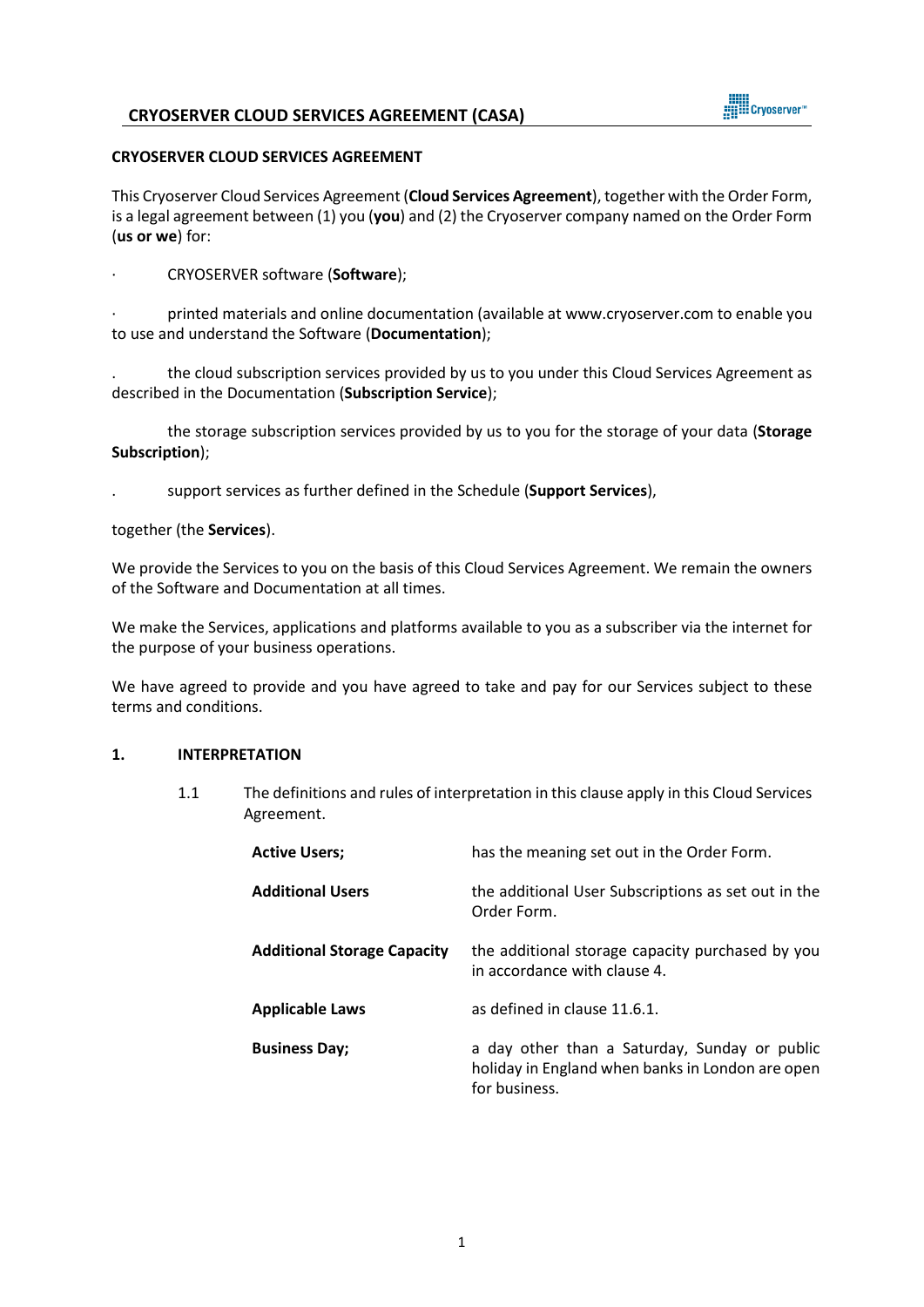

| <b>Confidential Information;</b>     | information that is proprietary or confidential and<br>is either clearly labelled as such or identified as<br>Confidential Information in clause 11.5.                                                                                                                                                                                                                                                                                                                                                                                                                                                                                                                                                                                                                                                                               |
|--------------------------------------|--------------------------------------------------------------------------------------------------------------------------------------------------------------------------------------------------------------------------------------------------------------------------------------------------------------------------------------------------------------------------------------------------------------------------------------------------------------------------------------------------------------------------------------------------------------------------------------------------------------------------------------------------------------------------------------------------------------------------------------------------------------------------------------------------------------------------------------|
| <b>Customer Data;</b>                | the data inputted by you or Active Users for the<br>purpose of using the Services.                                                                                                                                                                                                                                                                                                                                                                                                                                                                                                                                                                                                                                                                                                                                                   |
| <b>Data Controller</b>               | has the meaning set out in the Data Protection<br>Legislation.                                                                                                                                                                                                                                                                                                                                                                                                                                                                                                                                                                                                                                                                                                                                                                       |
| <b>Data Processor</b>                | has the meaning set out in the Data Protection<br>Legislation.                                                                                                                                                                                                                                                                                                                                                                                                                                                                                                                                                                                                                                                                                                                                                                       |
| <b>Data Protection Legislation;</b>  | shall mean the UK Data Protection Legislation and<br>any other European Union legislation relating to<br>personal data and all other legislation and<br>regulatory requirements in force from time to time<br>which apply to a party relating to the use of<br>Personal Data (including, without limitation, the<br>privacy of electronic communications). Where UK<br>Data Protection Legislation means all applicable<br>data protection and privacy legislation in force<br>from time to time in the UK including the General<br>Data Protection Regulation ((EU) 2016/679); the<br>Data Protection Act 2018; the Privacy and<br>Electronic Communications Directive 2002/58/EC<br>(as updated by Directive 2009/136/EC) and the<br>Electronic<br>Communications<br>Privacy<br>and<br>Regulations 2003 (SI 2003/2426) as amended. |
| <b>Effective Date;</b>               | has the meaning set out in the Order Form.                                                                                                                                                                                                                                                                                                                                                                                                                                                                                                                                                                                                                                                                                                                                                                                           |
| Fees;                                | all fees set out in section 6 of the Order Form and<br>any other fees agreed in writing between us from<br>time to time.                                                                                                                                                                                                                                                                                                                                                                                                                                                                                                                                                                                                                                                                                                             |
| <b>Initial Subscription Term;</b>    | the initial subscription term of this Cloud Services<br>Agreement as set out in the Order Form.                                                                                                                                                                                                                                                                                                                                                                                                                                                                                                                                                                                                                                                                                                                                      |
| <b>Intellectual Property Rights;</b> | patents, utility models, rights to inventions,<br>copyright and related rights, trade marks and<br>service marks, trade names and domain names,<br>rights in get-up, goodwill and the right to sue for<br>passing off or unfair competition, rights in designs,<br>rights in computer software, database rights,<br>to<br>preserve the<br>confidentiality of<br>rights<br>information (including know-how and trade<br>secrets) and any other intellectual property rights,<br>including all applications for (and rights to apply<br>for and be granted), renewals or extensions of, and<br>rights to claim priority from, such rights and all<br>similar or equivalent rights or forms of protection                                                                                                                               |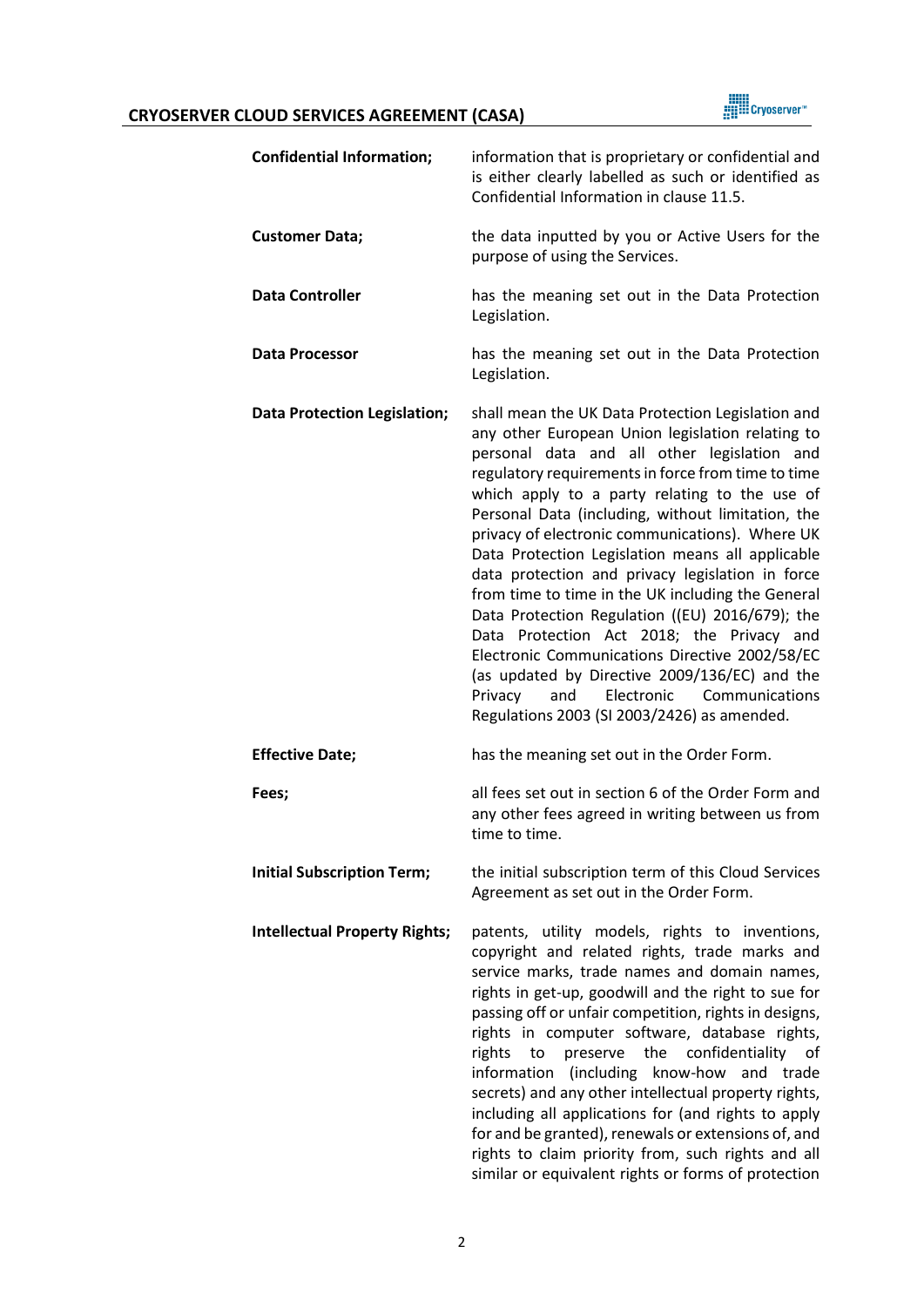

|                               | which subsist or will subsist, now or in the future,<br>in any part of the world.                                                                                                                                                                                                                                                                                                                                                                                                                                                                                                                                                                                                                             |
|-------------------------------|---------------------------------------------------------------------------------------------------------------------------------------------------------------------------------------------------------------------------------------------------------------------------------------------------------------------------------------------------------------------------------------------------------------------------------------------------------------------------------------------------------------------------------------------------------------------------------------------------------------------------------------------------------------------------------------------------------------|
| <b>Normal Business Hours;</b> | 9.00am to 5.00pm local UK time, each Business<br>Day.                                                                                                                                                                                                                                                                                                                                                                                                                                                                                                                                                                                                                                                         |
| Order Form;                   | the Cryoserver order form.                                                                                                                                                                                                                                                                                                                                                                                                                                                                                                                                                                                                                                                                                    |
| <b>Personal Data;</b>         | has the meaning set out in the Data Protection<br>Legislation.                                                                                                                                                                                                                                                                                                                                                                                                                                                                                                                                                                                                                                                |
| <b>Renewal Period;</b>        | the period described in clause 14.1.                                                                                                                                                                                                                                                                                                                                                                                                                                                                                                                                                                                                                                                                          |
| <b>Storage Capacity</b>       | the storage capacity purchased by you as set out in<br>the Order Form.                                                                                                                                                                                                                                                                                                                                                                                                                                                                                                                                                                                                                                        |
| <b>Subscription Fee;</b>      | the subscription fees payable by you to us for the<br>Services, as set out in the Order Form.                                                                                                                                                                                                                                                                                                                                                                                                                                                                                                                                                                                                                 |
| <b>Subscription Term;</b>     | means the Initial Subscription Term together with<br>any subsequent Renewal Periods.                                                                                                                                                                                                                                                                                                                                                                                                                                                                                                                                                                                                                          |
| <b>Support Services;</b>      | the support services as set out in the Schedule.                                                                                                                                                                                                                                                                                                                                                                                                                                                                                                                                                                                                                                                              |
| <b>User Subscriptions;</b>    | the user subscriptions purchased by you which<br>entitle Active Users to access and use the Services<br>and the Documentation in accordance with this<br>Cloud Services Agreement.                                                                                                                                                                                                                                                                                                                                                                                                                                                                                                                            |
| <b>Virus</b>                  | any thing or device (including any software, code,<br>file or programme) which may: prevent, impair or<br>otherwise adversely affect the operation of any<br>computer software, hardware or network, any<br>telecommunications<br>service,<br>equipment<br>or<br>network or any other service or device; prevent,<br>impair or otherwise adversely affect access to or<br>the operation of any programme or data, including<br>the reliability of any programme or data (whether<br>by re-arranging, altering or erasing the programme<br>or data in whole or part or otherwise); or adversely<br>affect the user experience, including worms, trojan<br>horses, viruses and other similar things or devices. |

- 1.2 Clause and paragraph headings shall not affect the interpretation of this Cloud Services Agreement.
- 1.3 Unless the context otherwise requires, words in the singular shall include the plural and in the plural shall include the singular.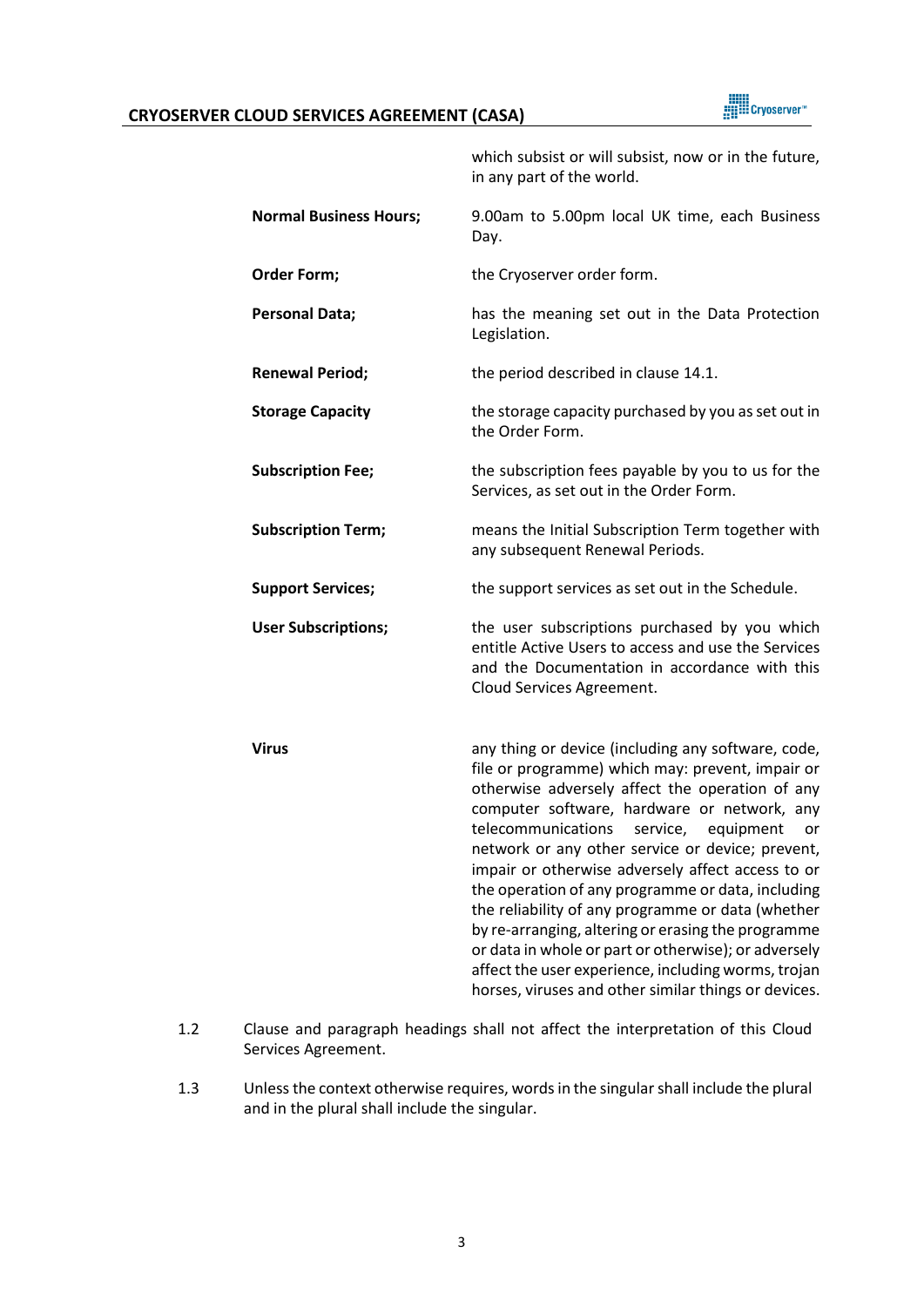

#### <span id="page-3-0"></span>**2. SUBSCRIPTIONS**

- 2.1 Subject to you purchasing the User Subscriptions in accordance with claus[e 4.3](#page-5-0) and clause [9.1,](#page-9-0) the restrictions set out in this clause [2](#page-3-0) and the other terms and conditions of this Cloud Services Agreement, we hereby grant to you a nonexclusive, non-transferable right to permit the Active Users to use the Services during the Subscription Term solely for your internal business operations.
- 2.2 In relation to the Active Users, you undertake that:
	- 2.2.1 the maximum number of Active Users that we authorise to access and use the Services shall not exceed the number of User Subscriptions you have purchased from time to time;
	- 2.2.2 you will not allow or suffer any User Subscription to be used by more than one Active User unless it has been reassigned in its entirety to another Active User, in which case the prior Active User shall no longer have any right to access or use the Services;
	- 2.2.3 each Active User shall have the necessary security on their systems to ensure that the Services are held securely;
	- 2.2.4 you shall permit us to audit the Services in order to verify each Active User. Such audit may be conducted no more than once per quarter, at our expense, and this right shall be exercised with reasonable prior notice, in such a manner as not to substantially interfere with your normal conduct of business; and
	- 2.2.5 if any of the audits referred to in clause 2.2.4 reveal that you have underpaid Subscription Fees to us, then without prejudice to our other rights, you shall pay to us an amount equal to such underpayment as calculated in accordance with the prices set out in the contract details within 10 business days of the date of the relevant audit.
- 2.3 In relation to the Storage Subscription, you undertake that:
	- 2.3.1 you have purchased Storage Capacity which is sufficient for both the reasonable needs of your business as at the Effective Date and the duration of the Subscription Term; and
	- 2.3.2 where your actual storage usage is equal to or exceeds 90% of the Storage Capacity at any time, you will purchase Additional Storage Capacity in accordance with clause 4.
- 2.4 You shall not access, store, distribute or transmit any Viruses, or any material during the course of your use of the Services that:
	- 2.4.1 is unlawful, harmful, threatening, defamatory, obscene, infringing, harassing or racially or ethnically offensive;
	- 2.4.2 facilitates illegal activity;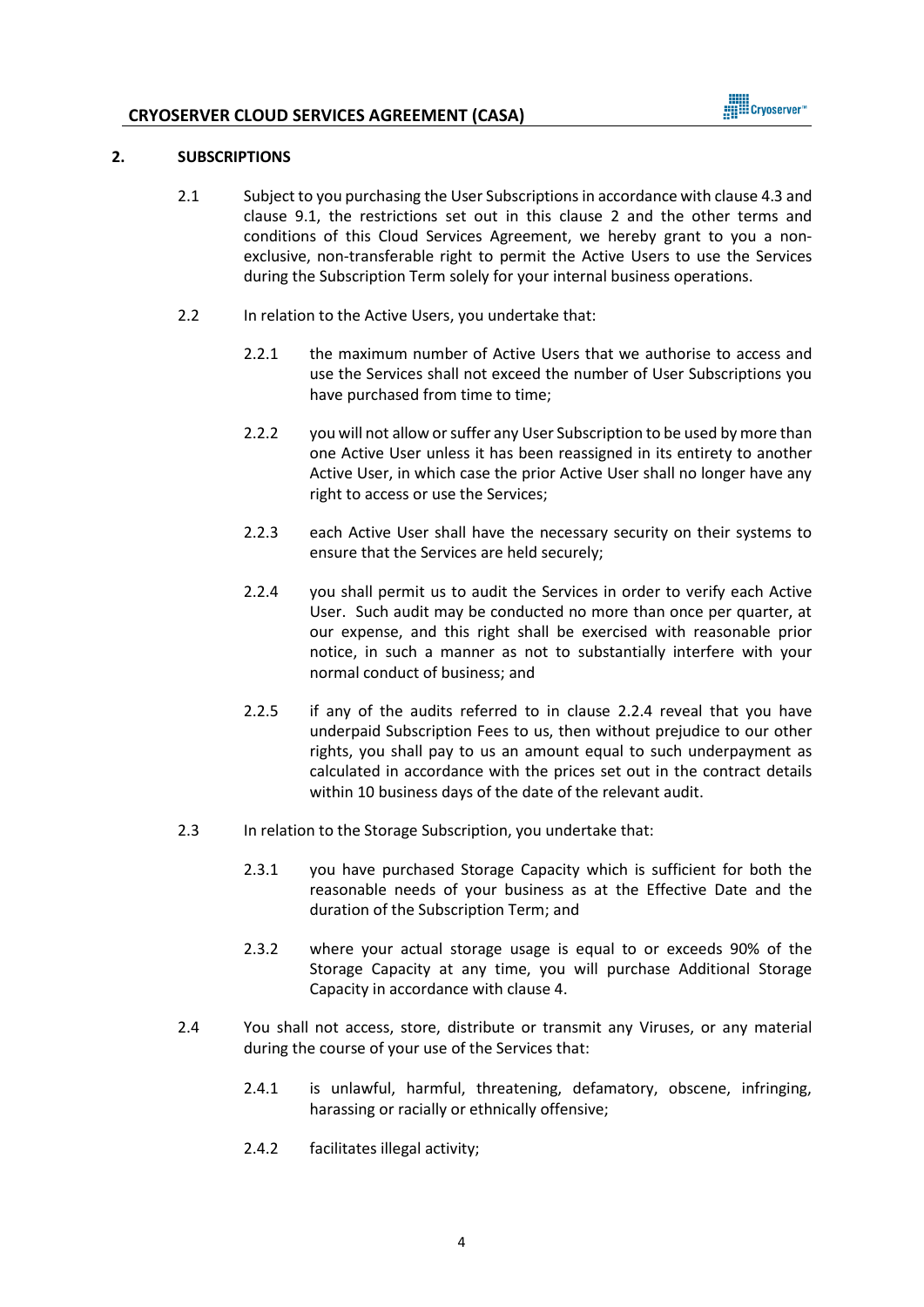

- 2.4.3 depicts sexually explicit images;
- 2.4.4 promotes unlawful violence;
- 2.4.5 is discriminatory based on race, gender, colour, religious belief, sexual orientation, disability; or
- 2.4.6 is otherwise illegal or causes damage or injury to any person or property;

and we reserve the right, without liability or prejudice to our other rights to you, to disable your access to any material that breaches the provisions of this clause.

- 2.5 You shall not:
	- 2.5.1 except as may be allowed by any applicable law which is incapable of exclusion by Cloud Services Agreement between the parties:
		- 2.5.1.1 and except to the extent expressly permitted under this Cloud Services Agreement, attempt to copy, modify, duplicate, create derivative works from, frame, mirror, republish, download, display, transmit, or distribute all or any portion of the Software and/or Documentation (as applicable) in any form or media or by any means; or
		- 2.5.1.2 attempt to reverse compile, disassemble, reverse engineer or otherwise reduce to human-perceivable form all or any part of the Software; or
	- 2.5.2 access all or any part of the Services in order to build a product or service which competes with the Services; or
	- 2.5.3 use the Services to provide services to third parties; or
	- 2.5.4 subject to clause 20.1, license, sell, rent, lease, transfer, assign, distribute, display, disclose, or otherwise commercially exploit, or otherwise make the Services available to any third party except the Active Users, or
	- 2.5.5 attempt to obtain, or assist third parties in obtaining, access to the Services, other than as provided under this clause [2;](#page-3-0) or
	- 2.5.6 introduce or permit the introduction of, any Virus into the Supplier's network and information systems.
- 2.6 You shall use all reasonable endeavours to prevent any unauthorised access to, or use of, the Services and, in the event of any such unauthorised access or use, promptly notify us.
- 2.7 The rights provided under this clause [2](#page-3-0) are granted to you only, and shall not be considered granted to any subsidiary or holding company of yours.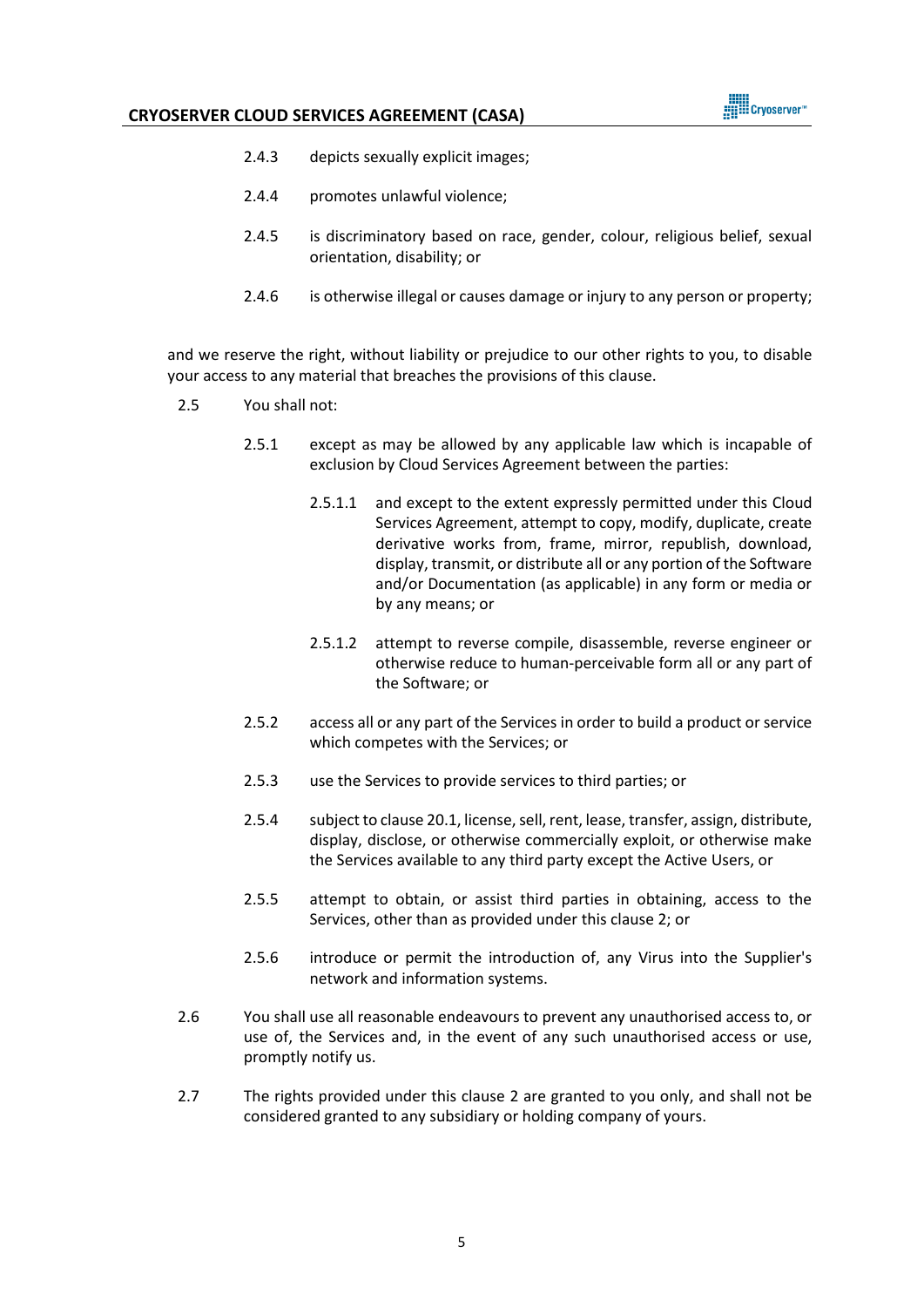

#### **3. ADDITIONAL USER SUBSCRIPTIONS**

- 3.1 Subject to clause 3.2 and 3.3, you may, from time to time during any Subscription Term, purchase Additional Users in excess of the number of Active Users set out in the Order Form and we shall grant access to the Services to such additional Active Users in accordance with the provisions of this Cloud Services Agreement, as if they were Active Users.
- 3.2 If you wish to purchase Additional Users, you shall notify us in writing. We shall evaluate such request for Additional Users and respond to you with approval or rejection of the request (such approval not to be unreasonably withheld).
- 3.3 If we approve your request to purchase Additional Users, you shall, within 30 days of the date of our invoice, pay to us the relevant fees for such Additional Users as set out in the Order Form and, if such Additional Users are purchased by you part way through the Initial Subscription Term or any Renewal Period (as applicable), such fees shall be pro-rated for the remainder of the Initial Subscription Term or then current Renewal Period (as applicable).

#### **4. ADDITIONAL STORAGE CAPACITY**

- 4.1 Subject to clause [4.2](#page-5-1) and clause [4.3,](#page-5-0) you may, from time to time during any Subscription Term, purchase Additional Storage Capacity in excess of the Storage Capacity set out in the Order Form.
- <span id="page-5-1"></span>4.2 Where such Additional Storage Capacity is:
	- 4.2.1 a result of a storage requirement you have identified, you shall notify us in writing setting out your requirements; or
	- 4.2.2 a result of reaching or exceeding the 90% threshold as set out in clause 2.3.2, we shall agree with you the amount of Additional Storage Capacity you will be required to purchase based on your requirements and usage patterns.

We shall then provide you with a price for the Additional Storage Capacity, which once accepted by you will be followed by our invoice. We can also provide you with our current monthly storage rates if you wish to pay for the Additional Storage Capacity on a month by month basis, subject to our agreement.

<span id="page-5-0"></span>4.3 You shall, within 30 days of the date of our invoice, pay to us the relevant fees for such Additional Storage Capacity as set out in the Order Form and, if such Additional Storage Capacity is purchased by you part way through the Initial Subscription Term or any Renewal Period (as applicable), such fees shall be prorated for the remainder of the Initial Subscription Term or then current Renewal Period (as applicable) or we shall submit our invoices on a monthly basis as described in clause 4.2.2.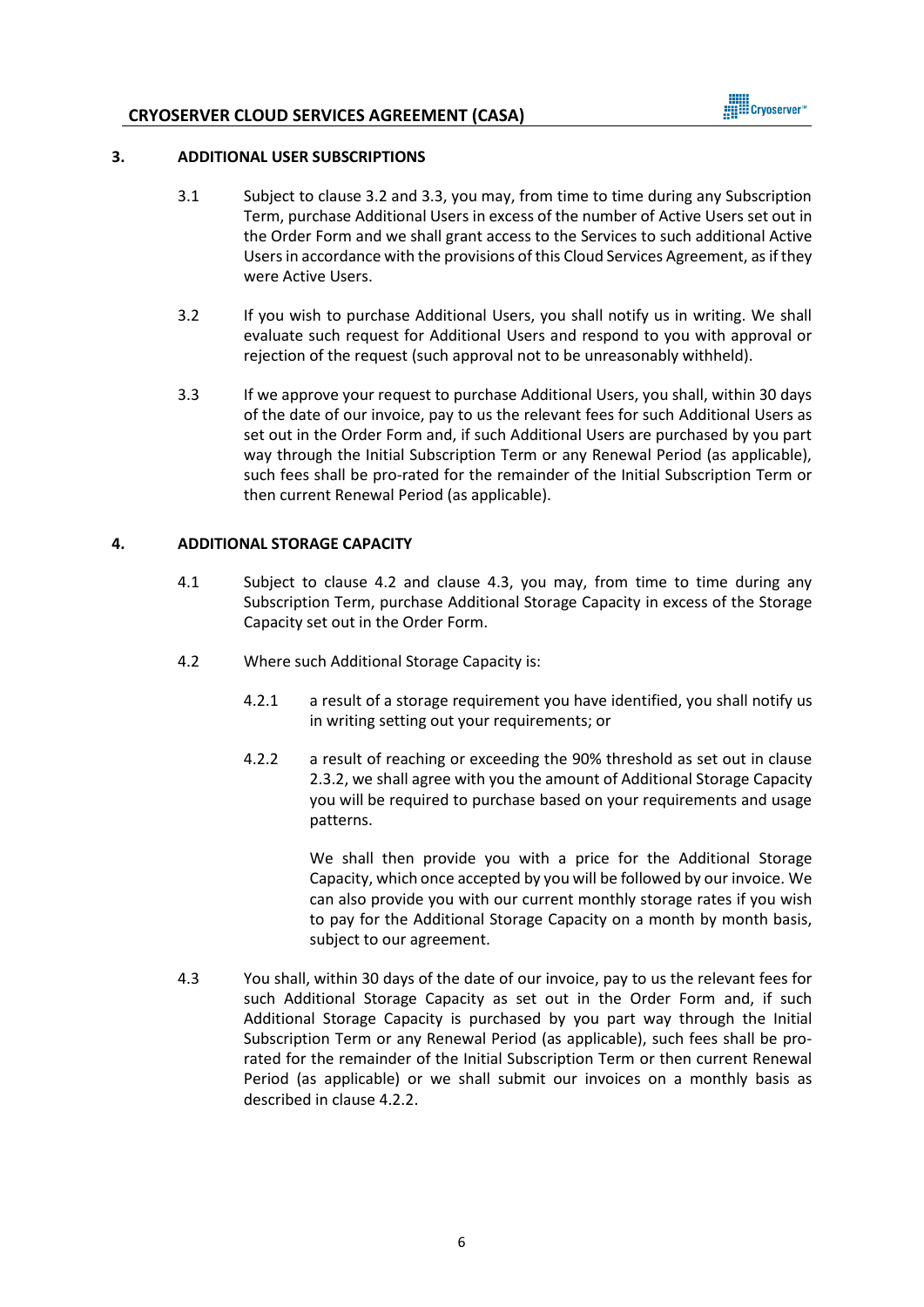

#### **5. SERVICES**

- 5.1 We shall, during the Subscription Term, provide the Services and make available them to you on and subject to the terms of this Cloud Services Agreement.
- 5.2 We shall use commercially reasonable endeavours to make the Services available 24 hours a day, seven days a week, except for:
	- 5.2.1 planned maintenance carried out during the maintenance window of 8.00 pm to 5.00 am UK time; and
	- 5.2.2 unscheduled maintenance performed outside Normal Business Hours, provided that we have used reasonable endeavours to give you at least 6 hours' notice in advance,

and during any periods of maintenance we will keep you informed of our progress via the status board.

5.3 We will, as part of the Services and at no additional cost to you, provide you with our Support Services during Normal Business Hours. We may amend the Support Services in our sole and absolute discretion from time to time. You may purchase enhanced support services separately at our then current rates.

#### **6. CUSTOMER DATA AND DATA PROTECTION**

- 6.1 You shall own all right, title and interest in and to all of your Customer Data and shall have sole responsibility for the legality, reliability, integrity, accuracy and quality of your Customer Data.
- 6.2 In the event of any loss or damage to Customer Data, your sole and exclusive remedy shall be for us to use reasonable commercial endeavours to restore the lost or damaged Customer Data from the latest back-up of such Customer Data maintained by us in accordance with the archiving procedure described in our Back-Up Policy. We shall not have access to Customer Data, (save where we are granted specific access by you) and therefore we shall not be responsible for any loss, destruction, alteration or disclosure of Customer Data caused by any third party.
- 6.3 We shall, in providing the Services, comply with our GDPR statement relating to the privacy and security of you Customer Data available a[t www.cryoserver.com](http://www.cryoserver.com/) as may be amended from time to time by us in our sole discretion.
- 6.4 Both parties will comply with all applicable requirements of the Data Protection Legislation. These clauses 6.4 to 6.9 (inclusive) are in addition to, and do not relieve, remove or replace, a party's obligations under the Data Protection Legislation.
- 6.5 The parties acknowledge that for the purposes of the Data Protection Legislation, you are the Data Controller and we are the Data Processor.
- 6.6 We shall maintain a register setting out the scope, nature and purpose of processing we carry out, the duration of the processing and the types of Personal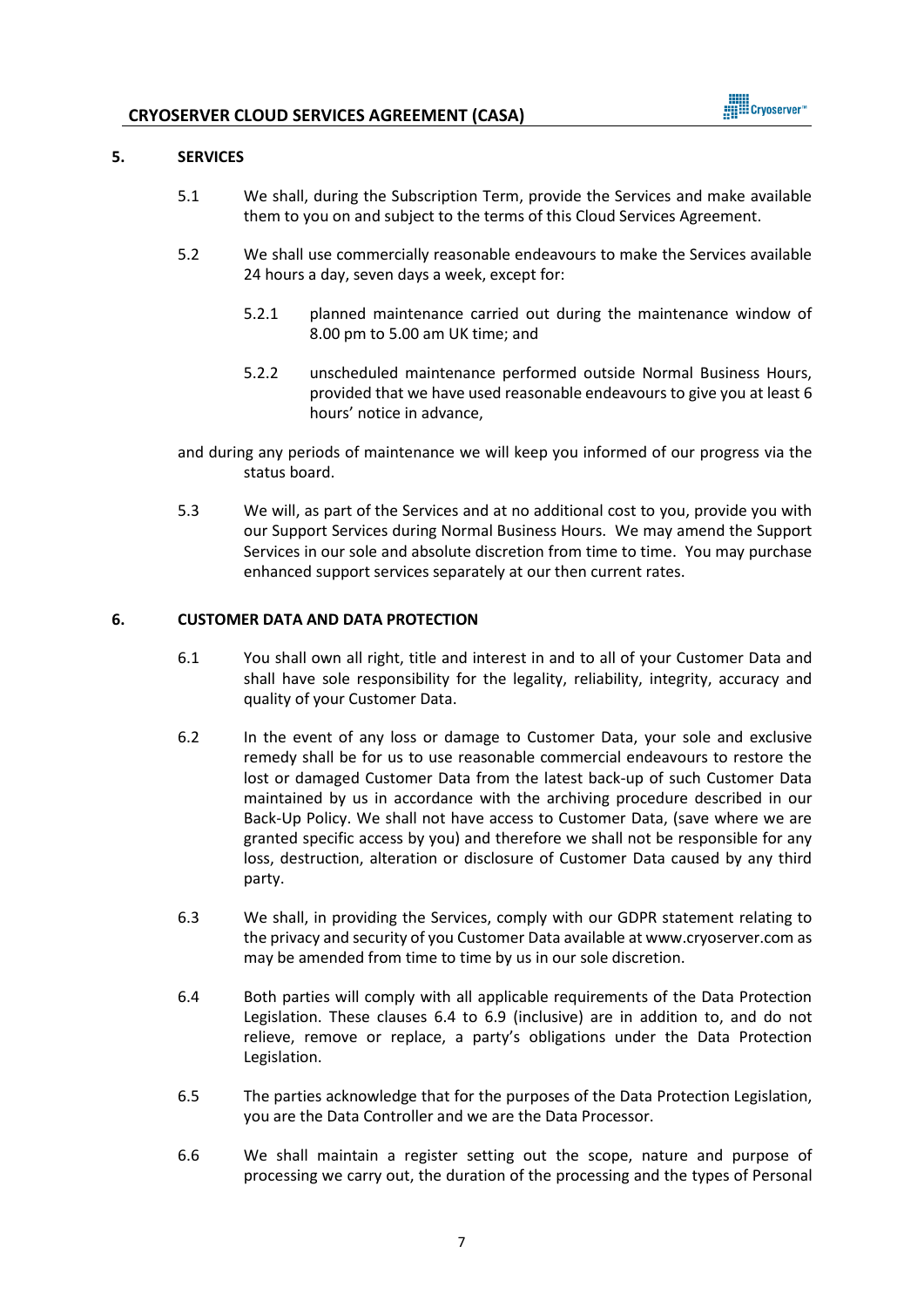

Data. The parties acknowledge that we shall, in general, not have access to your Personal Data or Customer Data.

- 6.7 Without prejudice to the generality of clause 6.4 and only where applicable, you will ensure that you have all necessary appropriate consents and notices in place to enable lawful transfer of the Personal Data to us for the duration and purposes of this Cloud Services Agreement.
- 6.8 Without prejudice to the generality of clause 6.4, we shall, in relation to any Personal Data processed in connection with the performance of our obligations under this Cloud Services Agreement:
	- 6.8.1 process that Personal Data only on your written instructions unless we are required by the laws of any member of the European Union or by the laws of the European Union applicable to us to process Personal Data (**Applicable Laws**);
	- 6.8.2 ensure that we have in place appropriate technical and organisational measures, to protect against unauthorised or unlawful processing of Personal Data and against accidental loss or destruction of, or damage to, Personal Data, appropriate to the harm that might result from the unauthorised or unlawful processing or accidental loss, destruction or damage and the nature of the data to be protected, having regard to the state of technological development and the cost of implementing any measures (those measures may include, where appropriate, pseudonymising and encrypting Personal Data, ensuring confidentiality, integrity, availability and resilience of its systems and services, ensuring that availability of and access to Personal Data can be restored in a timely manner after an incident, and regularly assessing and evaluating the effectiveness of the technical and organisational measures adopted by it);
	- 6.8.3 ensure that all personnel who have access to and/or process Personal Data are obliged to keep the Personal Data confidential; and
	- 6.8.4 subject to clause 6.9, not transfer any Personal Data outside of the European Economic Area unless your prior written consent has been obtained and the following conditions are fulfilled:
		- 6.8.4.1 either of us has provided appropriate safeguards in relation to the transfer;
		- 6.8.4.2 the data subject has enforceable rights and effective legal remedies;
		- 6.8.4.3 we comply with our obligations under the Data Protection Legislation by providing an adequate level of protection to any Personal Data that is transferred; and
		- 6.8.4.4 we comply with reasonable instructions notified to us in advance by you with respect to the processing of the Personal Data;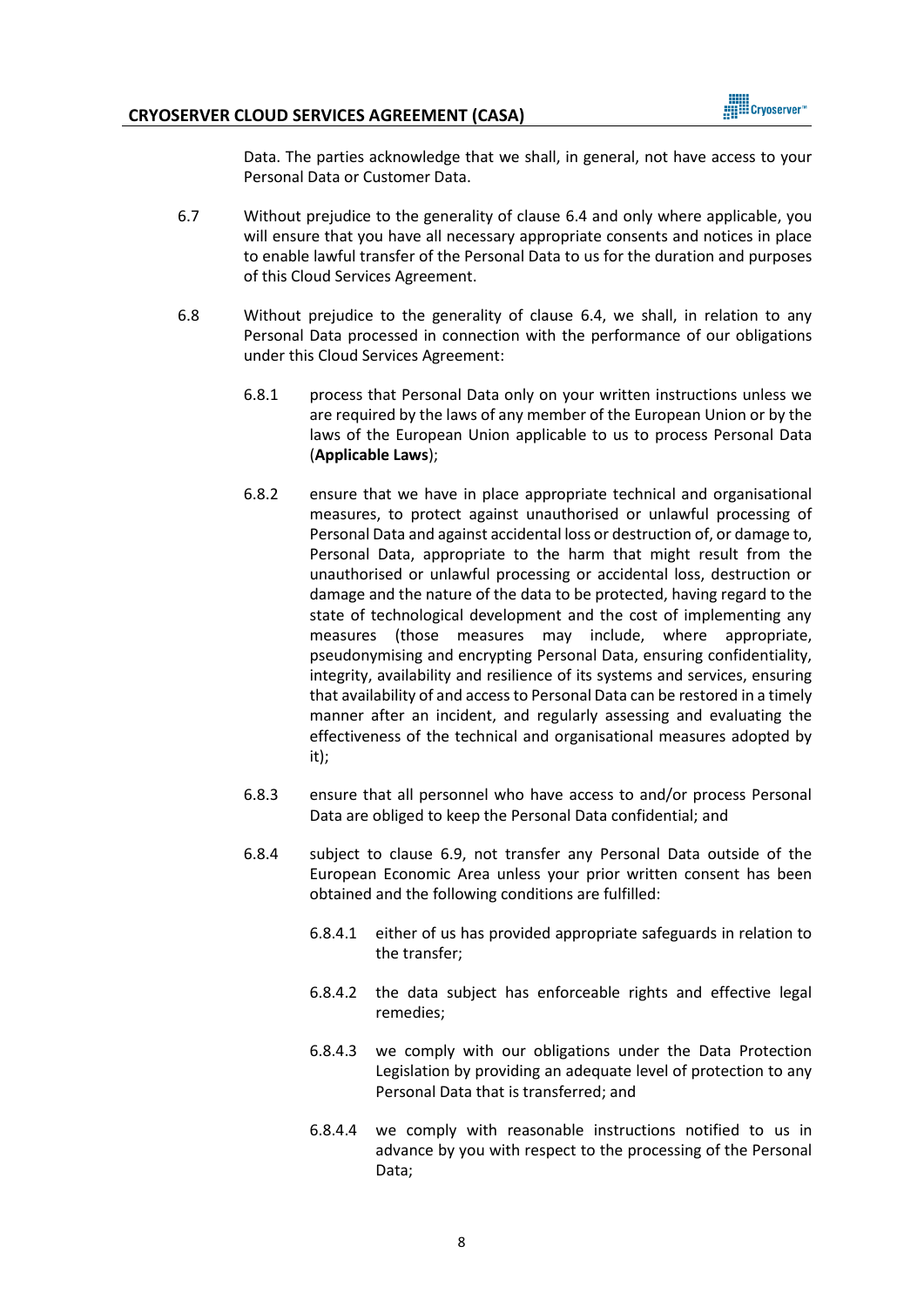

- 6.8.5 assist you, at your cost, in responding to any request from a Data Subject and in ensuring compliance with your obligations under the Data Protection Legislation with respect to security, breach notifications, impact assessments and consultations with supervisory authorities or regulators;
- 6.8.6 notify you without undue delay on becoming aware of a Personal Data breach;
- 6.8.7 at your written direction, delete or return Personal Data and copies thereof to you on termination of the Cloud Services Agreement unless required by Applicable Law to store the Personal Data; and
- 6.8.8 maintain complete and accurate records and information to demonstrate compliance with these clauses 6.4 to 6.9 (inclusive).
- 5.9 You consent to us appointing such third-party processors of Personal Data under this Cloud Services Agreement as are required for the delivery of the Services. Where it is agreed that we will provide you with out of hours support, this is provided by a consultant in Canada with whom we have entered into Model Contract Clauses.

# <span id="page-8-0"></span>**7. OUR OBLIGATIONS**

- 7.1 We undertake that the Services will be performed substantially in accordance with the Documentation and with reasonable skill and care.
- 7.2 The undertaking at clause [7.1](#page-8-0) shall not apply to the extent of any non-conformance which is caused by use of the Services contrary to our instructions, or modification or alteration of the Services by any party other than us or our duly authorised contractors or agents. If the Services do not conform with the foregoing undertaking, we will, at our expense, use all reasonable commercial endeavours to correct any such non-conformance promptly, or provide you with an alternative means of accomplishing the desired performance. Such correction or substitution constitutes your sole and exclusive remedy for any breach of the undertaking set out in clause [7.1.](#page-8-0) Notwithstanding the foregoing, we:
	- 7.2.1 do not warrant that your use of the Services will be uninterrupted or error-free; or that the Software, Services, Documentation and/or the information obtained by you through the Services will meet your requirements; and
	- 7.2.2 are not responsible for any delays, delivery failures, or any other loss or damage resulting from the transfer of data over communications networks and facilities, including the internet, and you acknowledge that the Services may be subject to limitations, delays and other problems inherent in the use of such communications facilities.
- 7.3 This Cloud Services Agreementshall not prevent usfrom entering into similar Cloud Services Agreements with third parties, or from independently developing, using, selling or licensing documentation, products and/or services which are similar to those provided under this Cloud Services Agreement.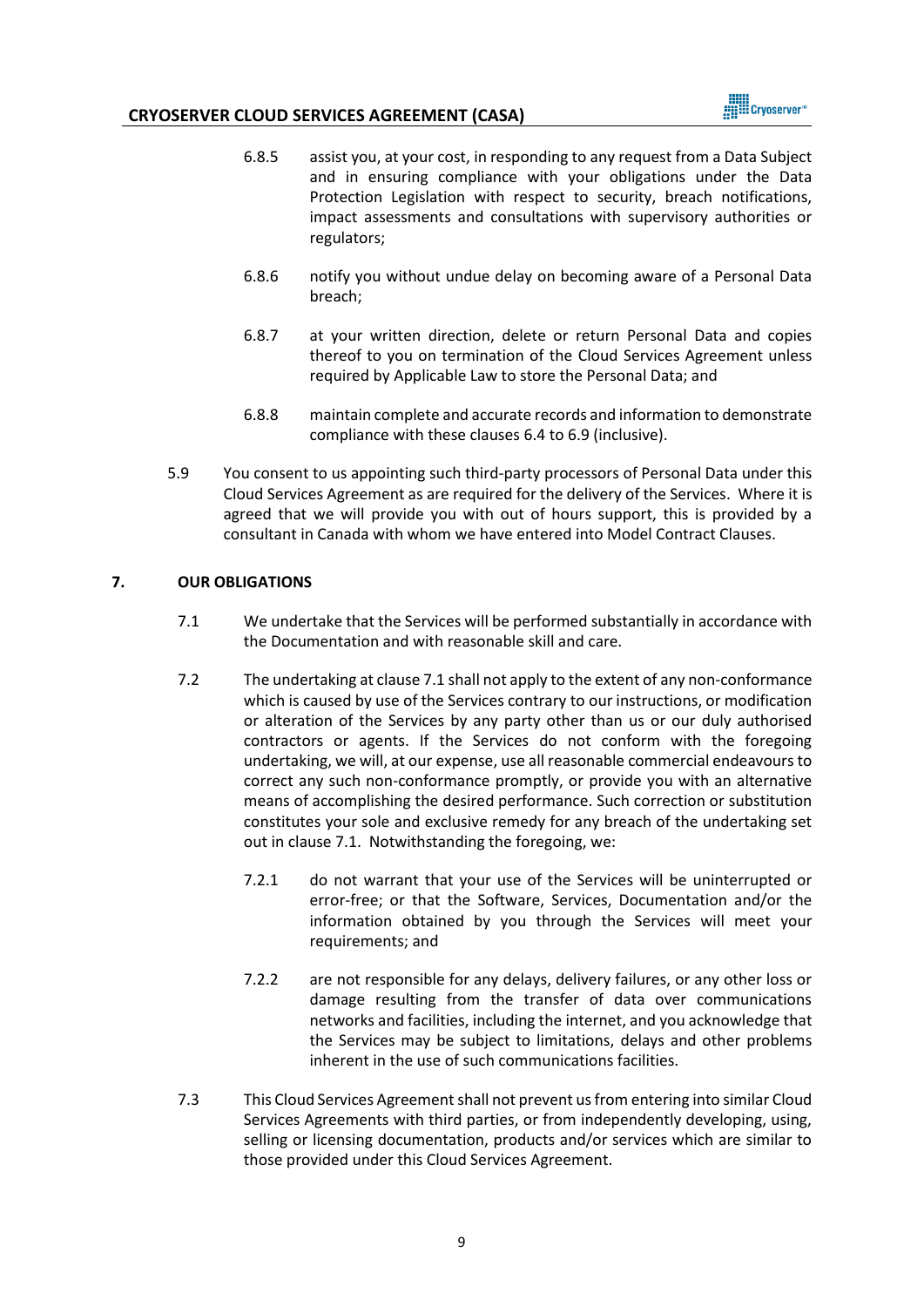

<span id="page-9-1"></span>7.4 We warrant that we have and will maintain all necessary licences, consents, and permissions necessary for the performance of its obligations under this Cloud Services Agreement.

#### **8. YOUR OBLIGATIONS**

- 8.1 You shall:
	- 8.1.1 provide us with:
		- 8.1.1.1 all necessary co-operation in relation to this Cloud Services Agreement; and
		- 8.1.1.2 all necessary access to such information as may be required by us;

in order to provide the Services, including but not limited to security access information and configuration services;

- 8.1.2 comply with all applicable laws and regulations with respect to your activities under this Cloud Services Agreement;
- 8.1.3 carry out all other responsibilities set out in this Cloud Services Agreement in a timely and efficient manner. In the event of any delays in your provision of such assistance as agreed by the parties, we may adjust any agreed timetable or delivery schedule as reasonably necessary;
- 8.1.4 ensure that the Active Users use the Services in accordance with the terms and conditions of this Cloud Services Agreement and shall be responsible for any Active User's breach of this Cloud Services Agreement;
- 8.1.5 obtain and shall maintain all necessary licences, consents, and permissions necessary for us, our contractors and agents to perform our obligations under this Cloud Services Agreement, including without limitation the Services;
- 8.1.6 ensure that your network and systems comply with the relevant specifications provided by us from time to time; and
- 8.1.7 be solely responsible for procuring and maintaining your network connections and telecommunications links from your systems to our data centres, and all problems, conditions, delays, delivery failures and all other loss or damage arising from or relating to your network connections or telecommunications links or caused by the internet.

#### <span id="page-9-0"></span>**9. FEES**

9.1 You shall pay the Fees in accordance with this clause 9.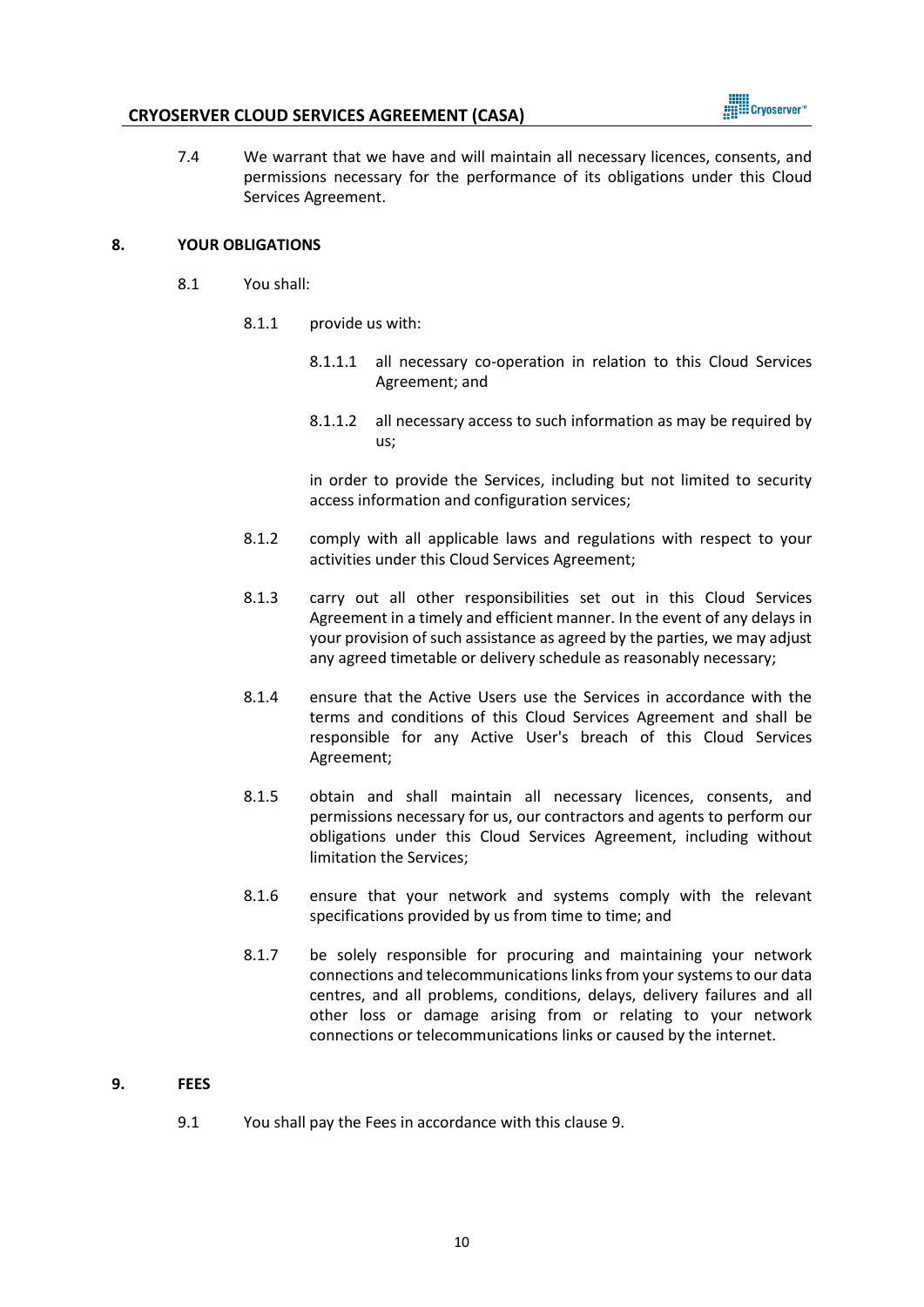

- 9.2 You shall on the Effective Date provide to us approved purchase order information acceptable to us and any other relevant valid, up-to-date and complete contact and billing details and, if you provide:
	- 9.2.1 approved purchase order information to us, we shall invoice you either:
		- 9.2.1.1 on the Effective Date for the Fees payable in respect of the Initial Subscription Term and subject to clause 14.1, thereafter annually for the Fees payable in respect of the Renewal Period; or in the manner set out in the Order Form,

and you shall pay each invoice within 30 days after the date of such invoice.

- 9.3 Where additional Services or products are requested during the Subscription Term, we will send you an invoice for the associated Fees. You are required to pay all such invoices within 30 days of the date of such invoice.
- 9.4 If we have not received payment within 14 days after the due date, and without prejudice to any other rights and remedies of ours:
	- 9.4.1 we may, without liability to you, disable your password, account and access to all or part of the Services and we shall be under no obligation to provide any or all of the Services while the invoice(s) concerned remain unpaid; and
	- 9.4.2 interest shall accrue on a daily basis on such due amounts at an annual rate equal to 4% over the then current base lending rate of Royal Bank of Scotland from time to time, commencing on the due date and continuing until fully paid, whether before or after judgment.
- 9.5 All amounts and Fees stated or referred to in this Cloud Services Agreement:
	- 9.5.1 shall be payable in the currency billed;
	- 9.5.2 are, subject to claus[e 13.4.2,](#page-13-0) non-cancellable and non-refundable;
	- 9.5.3 are exclusive of value added tax, which shall be added to our invoice(s) at the appropriate rate where applicable.
- 9.6 We shall be entitled to increase the Fees, at the start of each Renewal Period by no more than 5%, upon 90 days' prior notice to you and the Order Form shall be deemed to have been amended accordingly.

### **10. PROPRIETARY RIGHTS**

10.1 You acknowledge and agree that we and/or our licensors own all intellectual property rights in the Software, Subscription Service, the Documentation, the Storage Subscription and the Support Services. Except as expressly stated herein, this Cloud Services Agreement does not grant you any rights to, or in, patents, copyright, database right, trade secrets, trade names, trademarks (whether registered or unregistered), or any other rights or licences in respect of the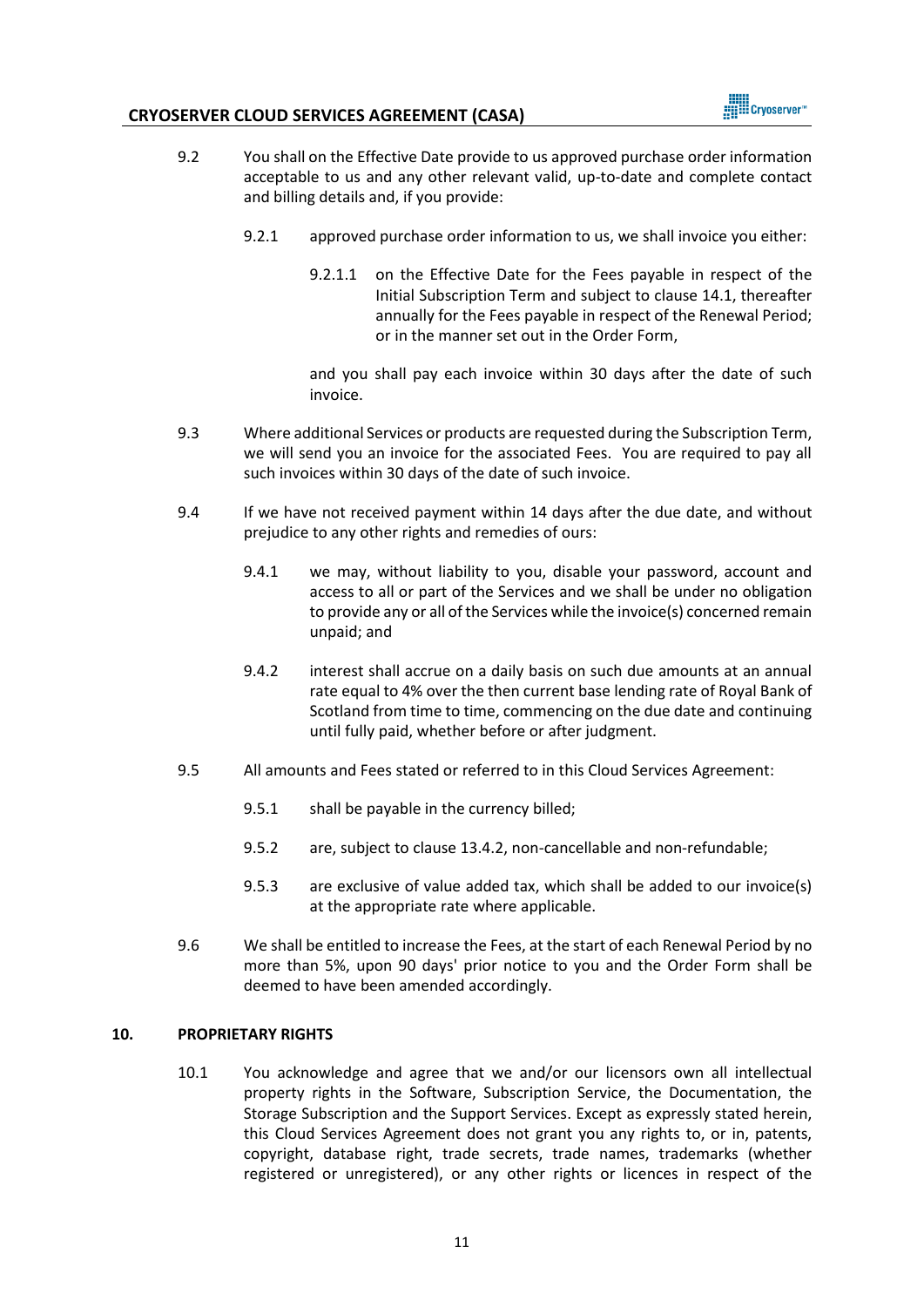

Software, Subscription Service, the Documentation, the Storage Subscription or the Support Services.

10.2 We confirm that we have all the rights in relation to the Software, Subscription Services, the Documentation, the Storage Subscription and the Support Services that are necessary to grant all the rights we purport to grant under, and in accordance with, the terms of this Cloud Services Agreement.

#### <span id="page-11-1"></span>**11. CONFIDENTIALITY**

- 11.1 Each of us may be given access to Confidential Information from each other in order to perform its obligations under this Cloud Services Agreement. A party's Confidential Information shall not be deemed to include information that:
	- 11.1.1 is or becomes publicly known other than through any act or omission of the receiving party;
	- 11.1.2 was in the other party's lawful possession before the disclosure;
	- 11.1.3 is lawfully disclosed to the receiving party by a third party without restriction on disclosure;
	- 11.1.4 is independently developed by the receiving party, which independent development can be shown by written evidence; or
	- 11.1.5 is required to be disclosed by law, by any court of competent jurisdiction or by any regulatory or administrative body.
- 11.2 We shall each hold the each other's Confidential Information in confidence and, unless required by law, not make the other's Confidential Information available to any third party, or use the other's Confidential Information for any purpose other than the implementation of this Cloud Services Agreement.
- 11.3 We shall each take all reasonable steps to ensure that the other's Confidential Information to which it has access is not disclosed or distributed by its employees or agents in violation of the terms of this Cloud Services Agreement.
- 11.4 Neither of us shall be responsible for any loss, destruction, alteration or disclosure of Confidential Information caused by any third party.
- <span id="page-11-0"></span>11.5 You acknowledge that details of the Services, and the results of any performance tests of the Services, constitute our Confidential Information.
- 11.6 We acknowledge that your Customer Data is your Confidential Information.
- 11.7 No party shall make, or permit any person to make, any public announcement concerning this Cloud Services Agreement without the prior written consent of the other parties (such consent not to be unreasonably withheld or delayed), except as required by law, any governmental or regulatory authority (including, without limitation, any relevant securities exchange), any court or other authority of competent jurisdiction.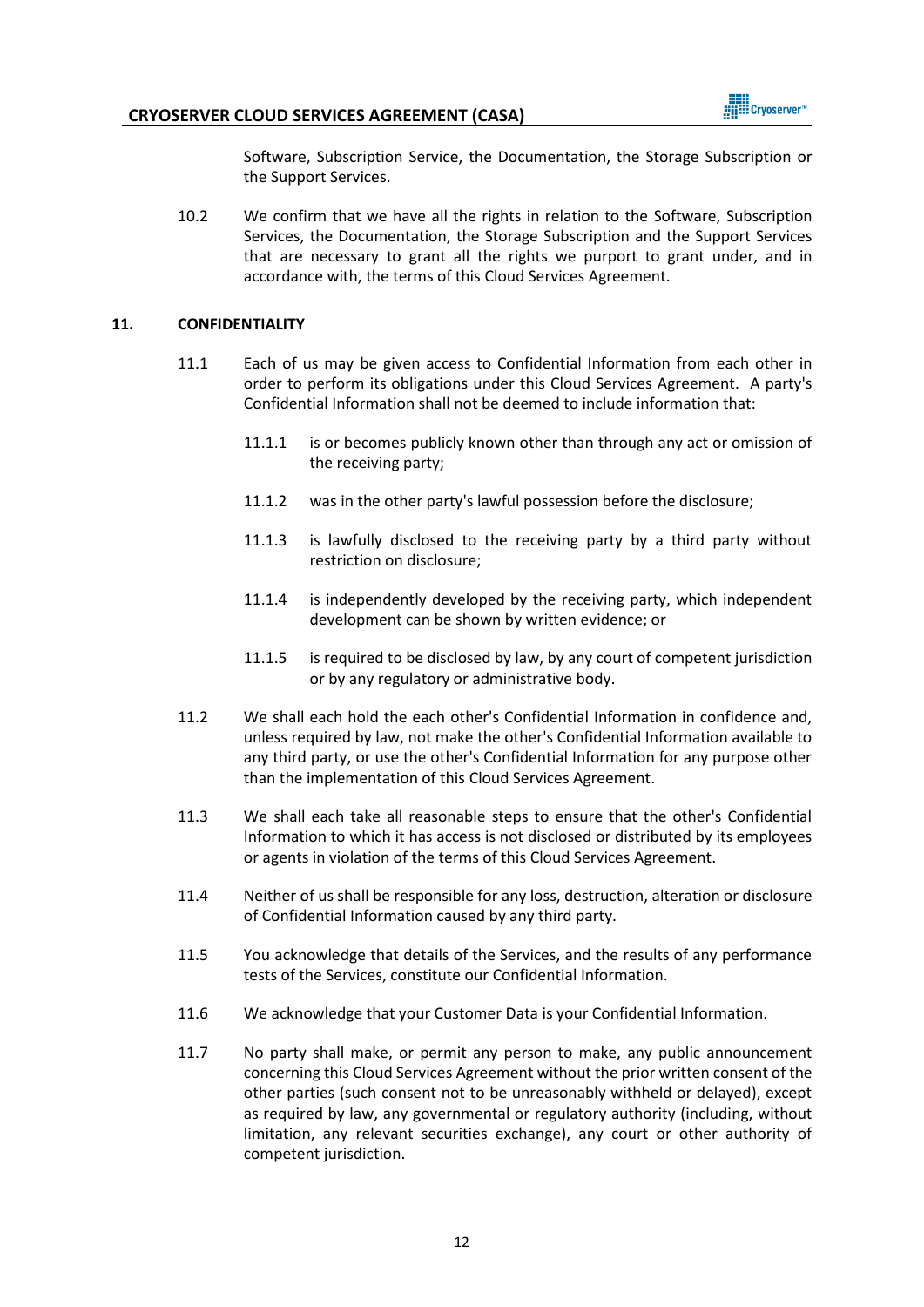11.8 The above provisions of this clause [11](#page-11-1) shall survive termination of this Cloud Services Agreement, however arising.

**HILL** Cryoserver"

#### **12. INDEMNITY**

- 12.1 You shall defend, indemnify and hold harmless us against claims, actions, proceedings, losses, damages, expenses and costs (including without limitation court costs and reasonable legal fees) arising out of or in connection with your use of the Services, provided that:
	- 12.1.1 we are given prompt notice of any such claim;
	- 12.1.2 we provide reasonable co-operation to you in the defence and settlement of such claim, at your expense; and
	- 12.1.3 you are given sole authority to defend or settle the claim.
- 12.2 We shall defend you, your officers, directors and employees against any claim that the Services infringes any United Kingdom patent effective as of the Effective Date, copyright, trade mark, database right or right of confidentiality, and shall indemnify you for any amounts awarded against you in judgment or settlement of such claims, provided that:
	- 12.2.1 we are given prompt notice of any such claim;
	- 12.2.2 you provide reasonable co-operation to usin the defence and settlement of such claim, at our expense; and
	- 12.2.3 we are given sole authority to defend or settle the claim.
- 12.3 In the defence or settlement of any claim, we may procure the right for you to continue using the Services, replace or modify the Services so that they become non-infringing or, if such remedies are not reasonably available, terminate this Cloud Services Agreement on five business days' notice to you without any additional liability or obligation to pay liquidated damages or other additional costs to you.
- 12.4 In no event shall we, our employees, agents and sub-contractors be liable to you to the extent that the alleged infringement is based on:
	- 12.4.1 a modification of the Services by anyone other than us; or
	- 12.4.2 your use of the Services in a manner contrary to the instructions given to you by us; or
	- 12.4.3 your use of the Services after notice of the alleged or actual infringement from us or any appropriate authority.
- 12.5 The foregoing and clause [13.4.2](#page-13-0) states yoursole and exclusive rights and remedies, and our (including our employees', agents' and sub-contractors') entire obligations and liability, for infringement of any patent, copyright, trade mark, database right or right of confidentiality.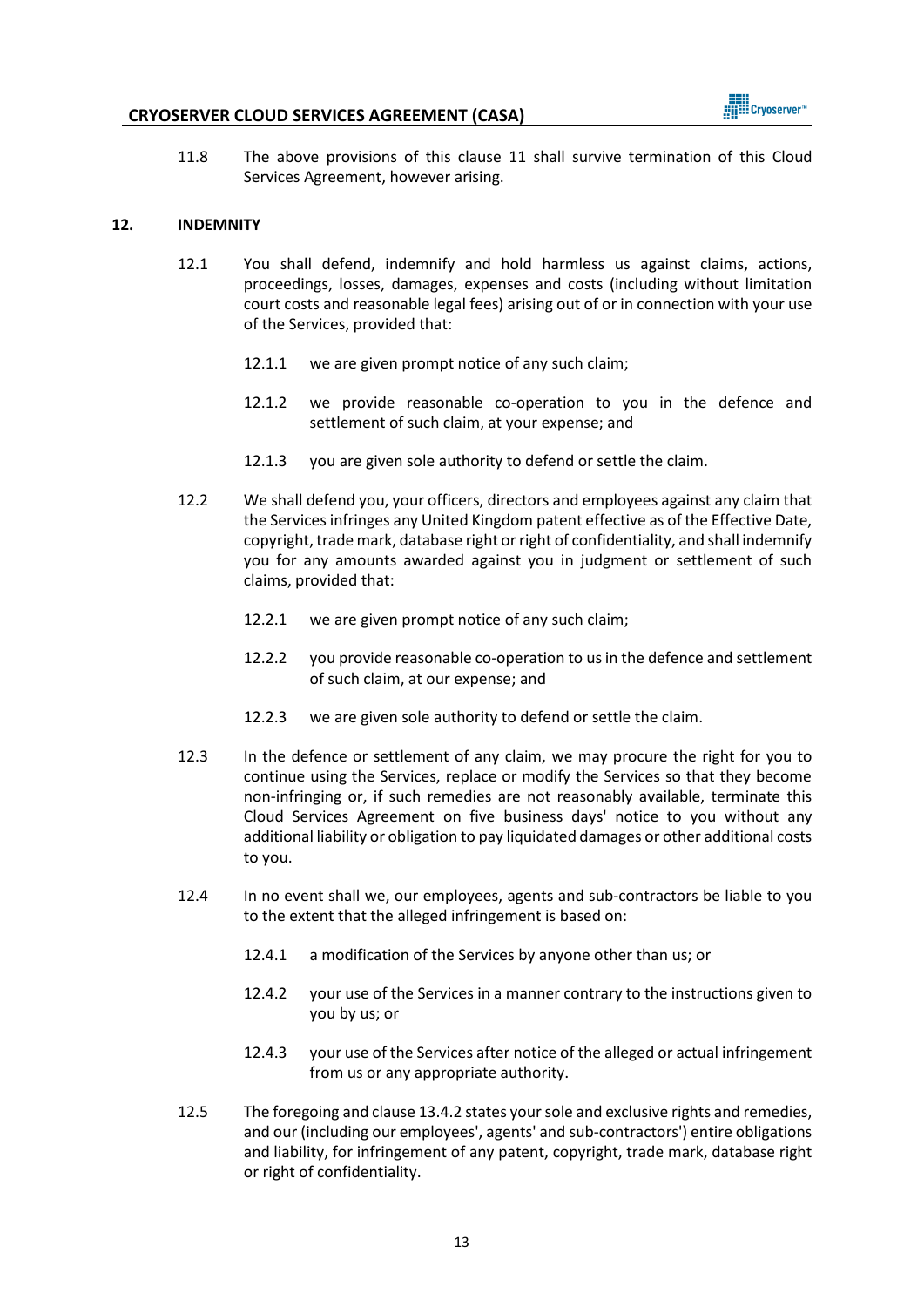

#### <span id="page-13-1"></span>**13. LIMITATION OF LIABILITY**

- 13.1 This clause [13](#page-13-1) sets out our entire financial liability (including any liability for the acts or omissions of its employees, agents and sub-contractors) to you:
	- 13.1.1 arising under or in connection with this Cloud Services Agreement;
	- 13.1.2 in respect of any use made by you of the Services or any part of them; and
	- 13.1.3 in respect of any representation, statement or tortious act or omission (including negligence) arising under or in connection with this Cloud Services Agreement.
- <span id="page-13-2"></span>13.2 Except as expressly and specifically provided in this Cloud Services Agreement:
	- 13.2.1 you assume sole responsibility for results obtained from the use of the Services by you, and for conclusions drawn from such use. We shall have no liability for any damage caused by errors or omissions in any information, instructions or scripts provided to us by you in connection with the Services, or any actions taken by us at your direction;
	- 13.2.2 all warranties, representations, conditions and all other terms of any kind whatsoever implied by statute or common law are, to the fullest extent permitted by applicable law, excluded from this Cloud Services Agreement; and
	- 13.2.3 the Services are provided to you on an "as is" basis.
- <span id="page-13-3"></span>13.3 Nothing in this Cloud Services Agreement excludes our liability:
	- 13.3.1 for death or personal injury caused by our negligence; or
	- 13.3.2 for fraud or fraudulent misrepresentation.
- <span id="page-13-0"></span>13.4 Subject to clause [13.2](#page-13-2) and clause [13.3:](#page-13-3)
	- 13.4.1 we shall not be liable whether in tort (including for negligence or breach of statutory duty), contract, misrepresentation, restitution or otherwise for any loss of profits, loss of business, depletion of goodwill and/or similar losses or loss or corruption of data or information, or pure economic loss, or for any special, indirect or consequential loss, costs, damages, charges or expenses however arising under this Cloud Services Agreement; and
	- 13.4.2 our total aggregate liability in contract restitution or otherwise, arising in connection with the performance or contemplated performance of this Cloud Services Agreement shall be limited to 125% of the total Fees paid for the Services during the 12 months immediately preceding the date on which the claim arose.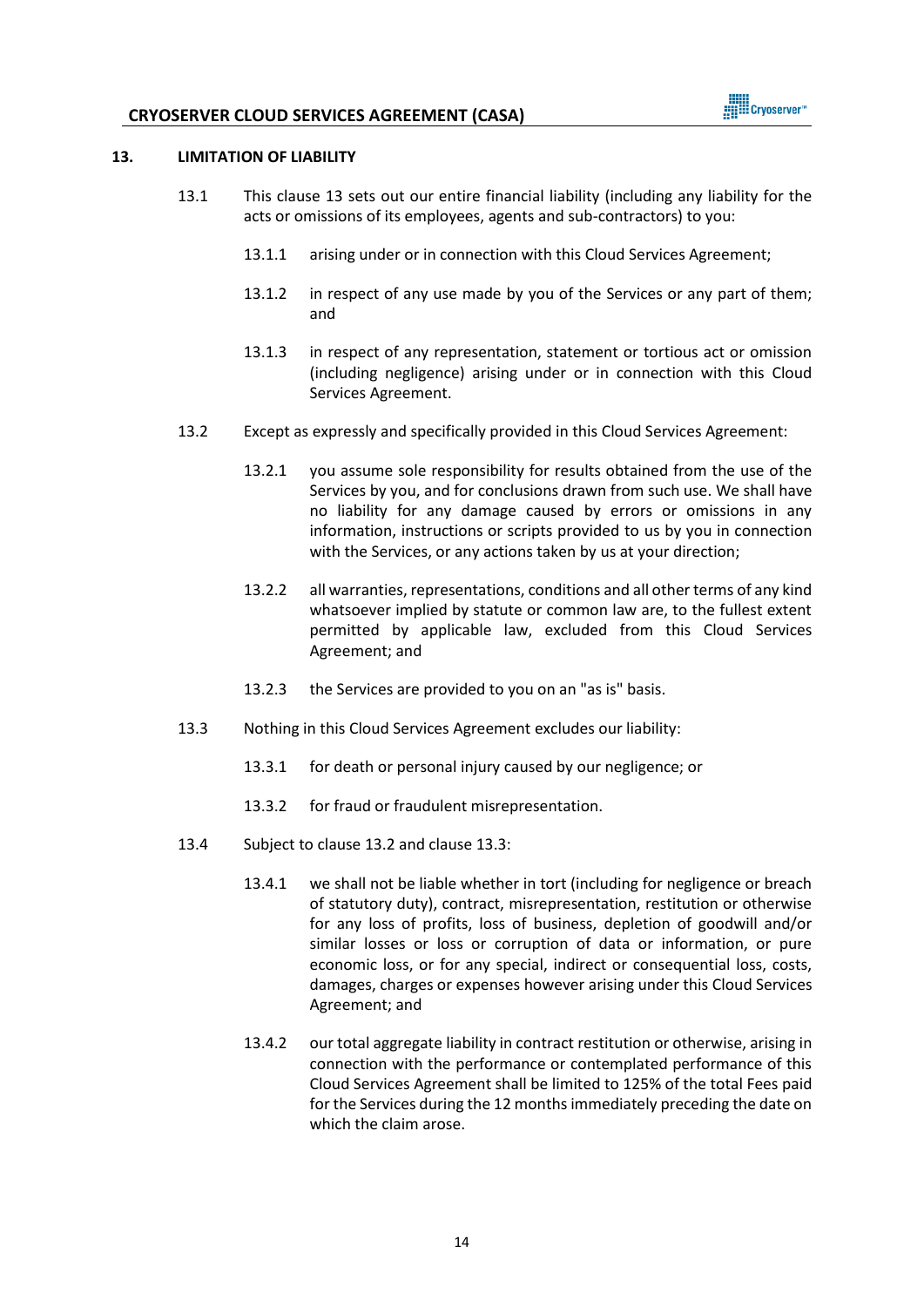

#### <span id="page-14-1"></span><span id="page-14-0"></span>**14. TERM AND TERMINATION**

- 14.1 This Cloud Services Agreement shall, unless otherwise terminated as provided in this clause [14,](#page-14-1) commence on the Effective Date and shall continue for the Initial Subscription Term and, thereafter, this Cloud Services Agreement shall be automatically renewed for successive periods of 12 months (each a **Renewal Period**), unless:
	- 14.1.1 either party notifies the other party of termination, in writing, at least 60 days before the end of the Initial Subscription Term or any Renewal Period, in which case this Cloud Services Agreement shall terminate upon the expiry of the applicable Initial Subscription Term or Renewal Period; or
	- 14.1.2 otherwise terminated in accordance with the provisions of this Cloud Services Agreement.
- 14.2 We may terminate this Cloud Services Agreement immediately by written notice to you if:
	- 14.2.1 you commit a material or persistent breach of this Cloud Services Agreement which you fail to remedy (if remediable) within 14 days after the service of written notice requiring you to do so; or
	- 14.2.2 you fail to pay any amount due under this Cloud Services Agreement on the due date for payment and remains in default not less than 14 days after being notified in writing to make such payment,

in such circumstances, we shall retain the Fees paid in relation to the Subscription Term.

- 14.3 Without affecting any other right or remedy available to it, either party may terminate this Cloud Services Agreement with immediate effect by giving written notice to the other party if:
	- 14.3.1 the other party suspends, or threatens to suspend, payment of its debts or is unable to pay its debts as they fall due or admits inability to pay its debts or is deemed unable to pay its debts within the meaning of section 123 of the Insolvency Act 1986;
	- 14.3.2 the other party commences negotiations with all or any class of its creditors with a view to rescheduling any of its debts, or makes a proposal for or enters into any compromise or arrangement with its creditors other than for the sole purpose of a scheme for a solvent amalgamation of that other party with one or more other companies or the solvent reconstruction of that other party;
	- 14.3.3 a petition is filed, a notice is given, a resolution is passed, or an order is made, for or in connection with the winding up of that other party other than for the sole purpose of a scheme for a solvent amalgamation of that other party with one or more other companies or the solvent reconstruction of that other party;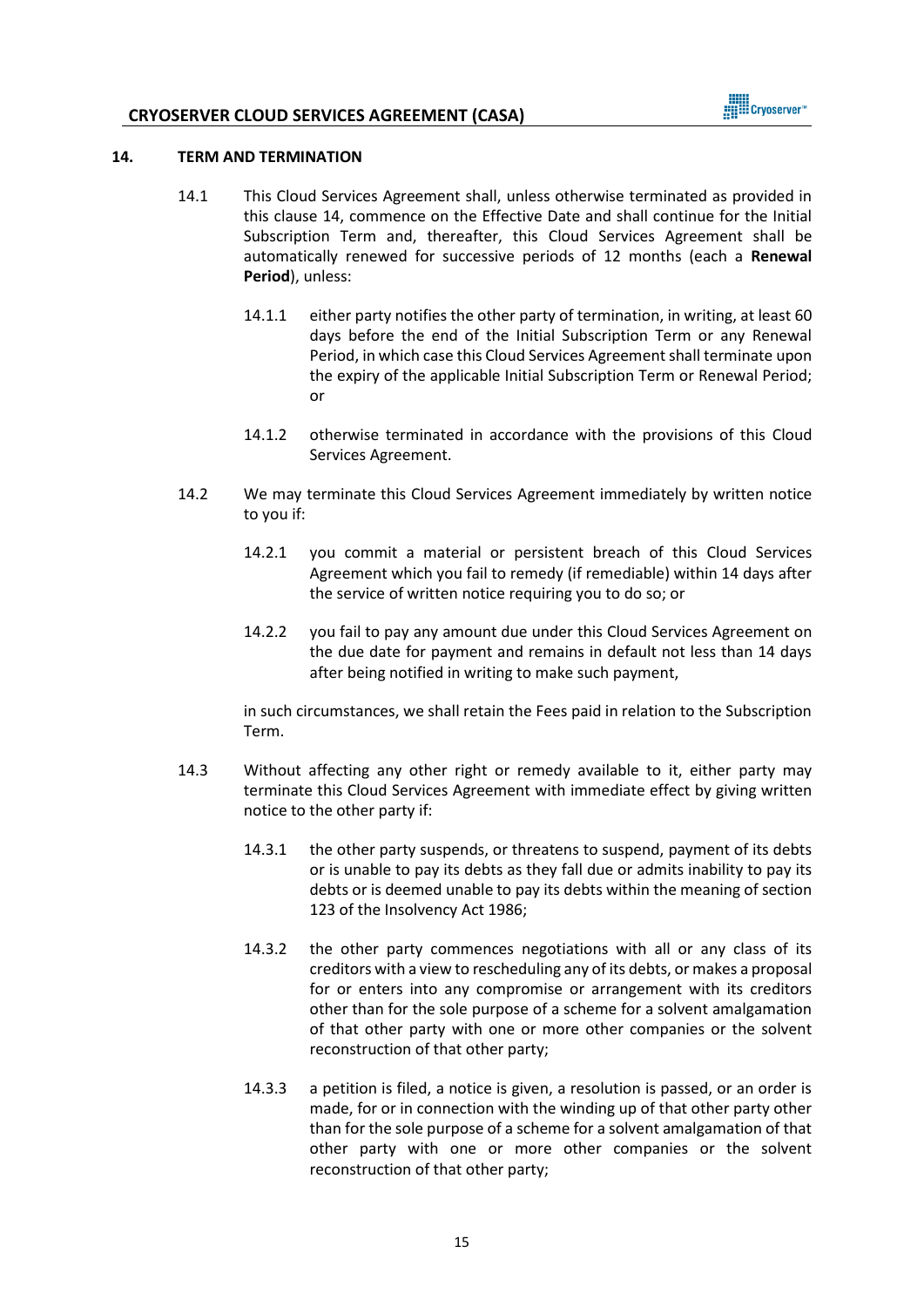

- 14.3.4 an application is made to court, or an order is made, for the appointment of an administrator, or if a notice of intention to appoint an administrator is given or if an administrator is appointed, over the other party;
- 14.3.5 the holder of a qualifying floating charge over the assets of that other party has become entitled to appoint or has appointed an administrative receiver;
- 14.3.6 a person becomes entitled to appoint a receiver over the assets of the other party or a receiver is appointed over the assets of the other party;
- 14.3.7 a creditor or encumbrancer of the other party attaches or takes possession of, or a distress, execution, sequestration or other such process is levied or enforced on or sued against, the whole or any part of the other party's assets and such attachment or process is not discharged within 14 days;
- 14.3.8 any event occurs, or proceeding is taken, with respect to the other party in any jurisdiction to which it is subject that has an effect equivalent or similar to any of the events mentioned in clause 14.3.1 to clause 14.3.7 (inclusive);
- 14.3.9 the other party suspends or ceases, or threatens to suspend or cease, carrying on all or a substantial part of its business; or
- 14.3.10 the warranty given by us in clause [7.4](#page-9-1) of this Cloud Services Agreement is found to be untrue or misleading.
- 14.4 On termination of this Cloud Services Agreement for any reason:
	- 14.4.1 all licences granted under this Cloud Services Agreement shall immediately terminate;
	- 14.4.2 each party shall return and make no further use of any equipment, property, Documentation and other items (and all copies of them) belonging to the other party;
	- 14.4.3 we may destroy or otherwise dispose of any of your data in our possession unless we receive, no later than thirty days after the Effective Date of the termination of this Cloud Services Agreement, a written request for the delivery to you of the then most recent back-up of your data. We shall use reasonable commercial endeavours to deliver the back-up to you within 30 days of receipt of such a written request, provided that you have, at that time, paid the Fees outstanding at and resulting from termination (whether or not due at the date of termination). You shall pay all reasonable expenses incurred by us in returning or disposing of Customer Data as set out on the Order Form or otherwise agreed in writing between us;
	- 14.4.4 any rights, remedies, obligations or liabilities of the parties that have accrued up to the date of termination, including the right to claim damages in respect of any breach of the Cloud Services Agreement which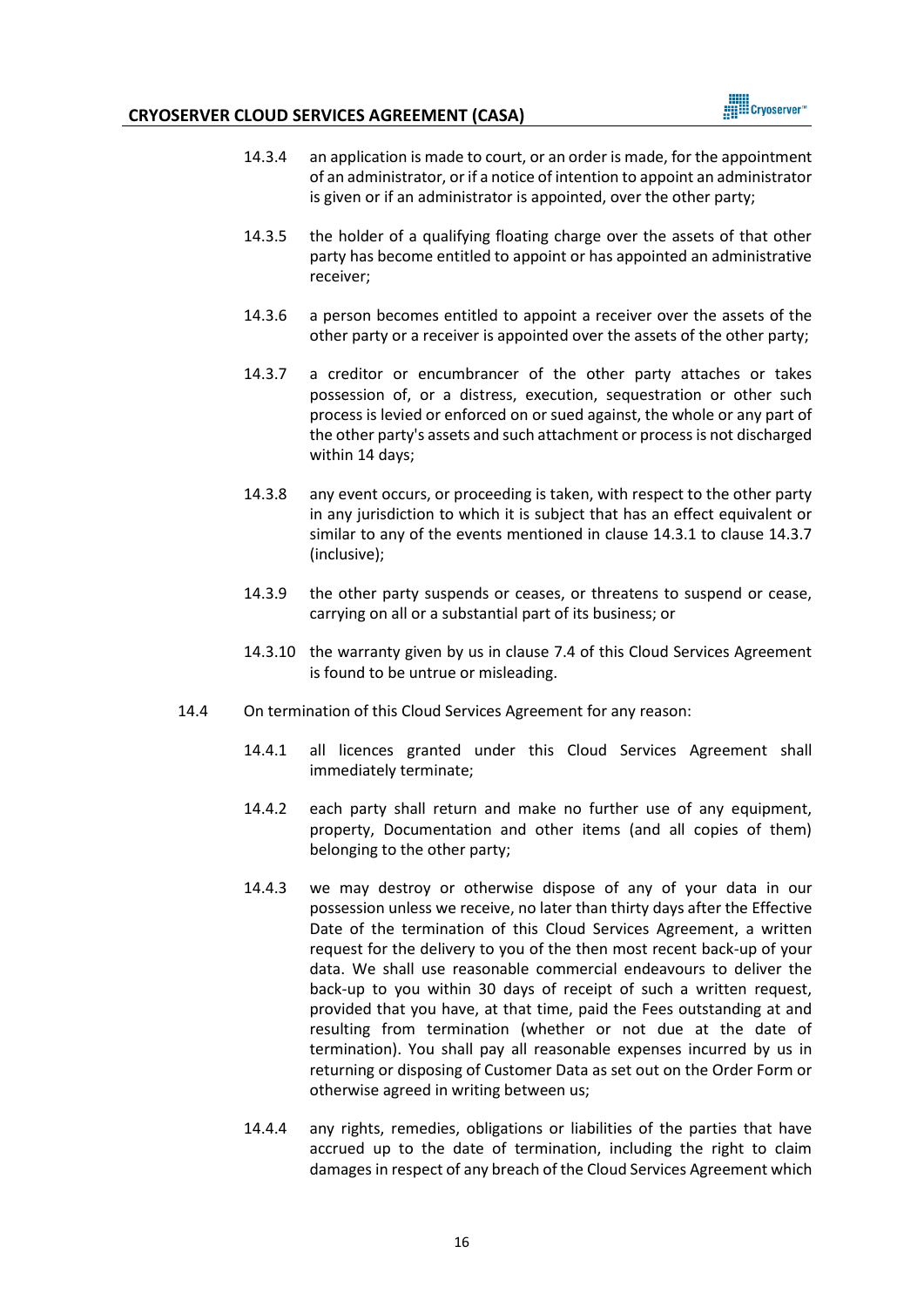

existed at or before the date of termination shall not be affected or prejudiced; and

- 14.4.5 subject to clause 14.4, we shall immediately stop processing all new emails and prevent access to the Services.
- 14.5 Upon termination of this Cloud Services Agreement, we are able to provide you with a read only annual licence to access your email archive environment. This licence would enable you to read, search and export data out of the environment. There is a Read Only Archive Fee for this facility as set out in the Order Form.

#### **15. COMMUNICATIONS BETWEEN US**

- 15.1 If any provision in this Cloud Services Agreement requires you to give us notice in writing, you should send this to us by both pre-paid post to the Cryoserver company set out in the Order Form at Wigglesworth House, 69 Southwark Bridge Road, London, SE1 9HH and email to accounts@cryoserver.com. We will confirm receipt by contacting you in writing and by email.
- 15.2 If we have to contact you or give you notice in writing, we will do so by both prepaid post and email to the addresses you provide or confirm to us and you will confirm receipt of the same.

#### **16. FORCE MAJEURE**

We shall have no liability to you under this Cloud Services Agreement if it is prevented from or delayed in performing its obligations under this Cloud Services Agreement, or from carrying on its business, by acts, events, omissions or accidents beyond its reasonable control, including, without limitation, strikes, lock-outs or other industrial disputes (whether involving our workforce or any other party), failure of a utility service or transport or telecommunications network, act of God, war, riot, civil commotion, pandemic or epidemic, malicious damage, compliance with any law or governmental order, rule, regulation or direction, accident, breakdown of plant or machinery, fire, flood, storm or default of suppliers or sub-contractors, provided that you are notified of such an event and its expected duration.

#### **17. OTHER IMPORTANT TERMS**

- 17.1 We may transfer our rights and obligations under these terms to another organisation. We will always tell you in writing if this happens and we will ensure that the transfer will not affect your rights under the contract.
- 17.2 You may only transfer your rights or your obligations under this Cloud Services Agreement to another person if we agree in writing.
- 17.3 This Cloud Services Agreement does not give rise to any rights under the Contracts (Rights of Third Parties) Act 1999 to enforce any term of this Cloud Services Agreement.
- 17.4 Nothing in this Cloud Services Agreement is intended to or shall operate to create a partnership between us, or authorise either of us to act as agent for the other,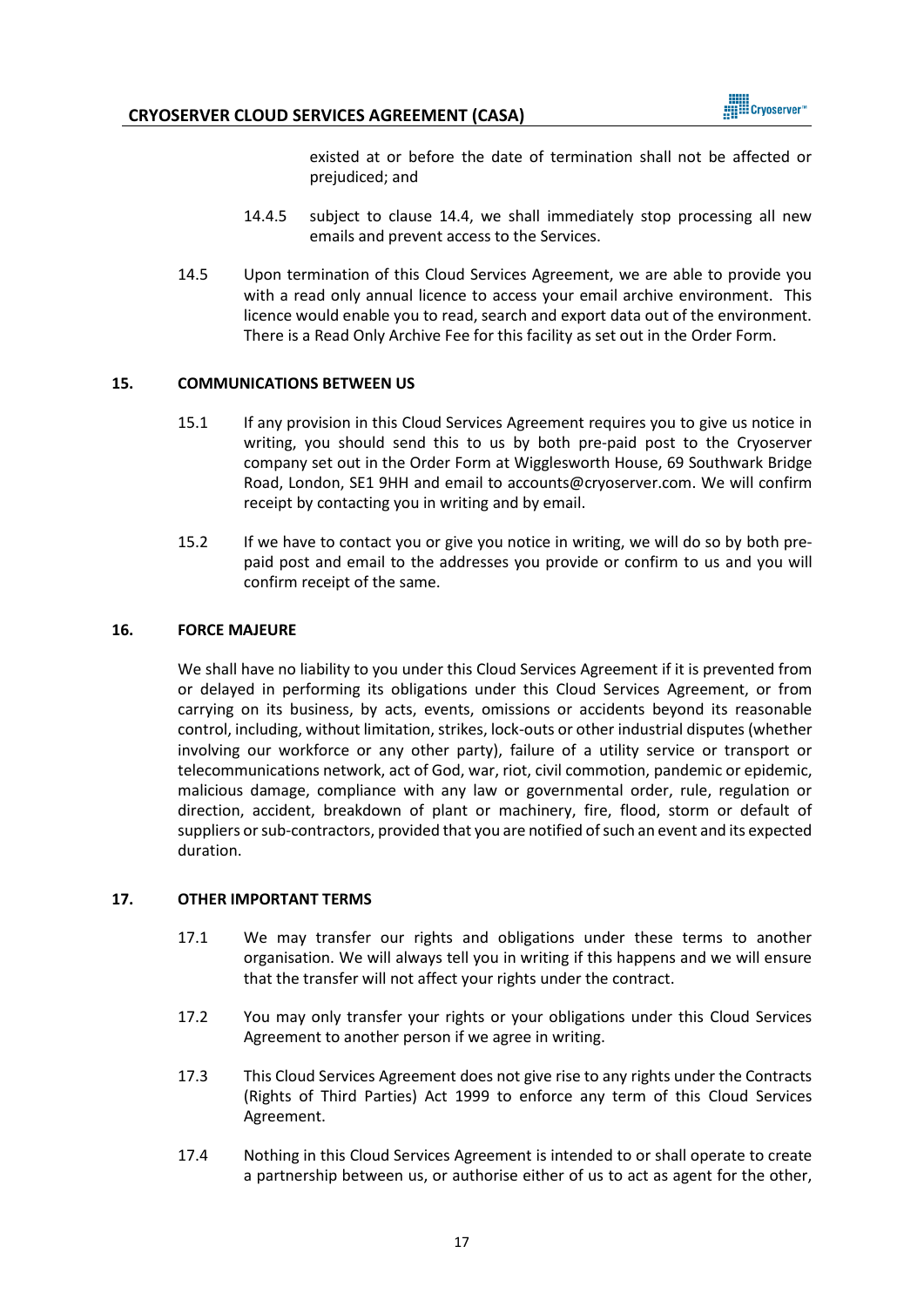

and neither of us shall have the authority to act in the name or on behalf of or otherwise to bind the other in any way (including, but not limited to, the making of any representation or warranty, the assumption of any obligation or liability and the exercise of any right or power).

- 17.5 Each of us acknowledges and agrees that in entering into this Cloud Services Agreement neither of us is relying on any undertaking, promise, assurance, statement, representation, warranty or understanding (whether in writing or not) of any person (whether party to this Cloud Services Agreement or not) relating to the subject matter of this Cloud Services Agreement, other than as expressly set out in this Cloud Services Agreement.
- 17.6 Except as expressly provided in this Cloud Services Agreement the rights and remedies provided under this Cloud Services Agreement are in addition to, and not exclusive of, any rights or remedies provided by law.
- 17.7 This Cloud Services Agreement, the Schedule and any documents annexed as appendices to this Cloud Services Agreement contain the whole agreement between us relating to the subject matter.
- 17.8 Each of the paragraphs of these terms operates separately. If any court or relevant authority decides that any of them are unlawful, the remaining paragraphs will remain in full force and effect.
- 17.9 If we do not insist immediately that you do anything you are required to do under these terms, or if we delay in taking steps against you in respect of your breaking this contract, that will not mean that you do not have to do those things and it will not prevent us taking steps against you at a later date.
- 17.10 **Which laws apply to this Cloud Services Agreement and where you may bring legal proceedings**. This Cloud Services Agreement and any dispute or claim arising out of or in connection with it or its subject matter or formation (including noncontractual disputes or claims) shall be governed by and construed in accordance with the law of England and Wales. Each of us irrevocably agrees that the courts of England and Wales shall have exclusive jurisdiction to settle any dispute or claim arising out of or in connection with this Cloud Services Agreement or its subject matter or formation (including non-contractual disputes or claims).
- 17.11 **Alternative dispute resolution**. Alternative dispute resolution is a process where an independent body considers the facts of a dispute and seeks to resolve it, without you having to go to court. If you are not happy with how we have handled any complaint, you may want to contact the alternative dispute resolution provider we use. You can submit a complaint to Centre for Effective Dispute Resolution (CEDR) via their website at adr@cedr.com.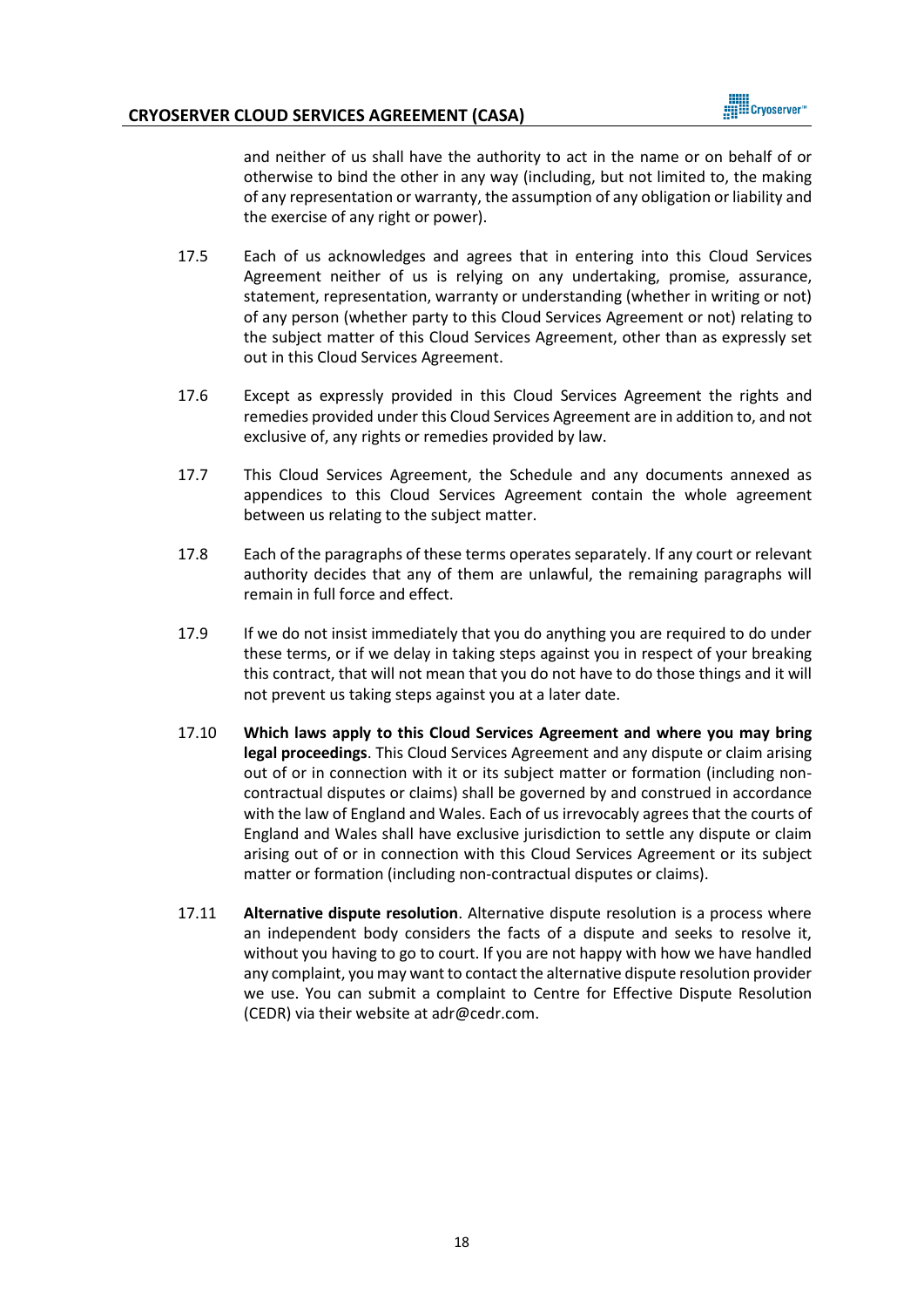

#### **The Schedule**

#### 1. **DEFINITIONS**

The following definitions apply in this Schedule.

**Business Day**: a day other than a Saturday, Sunday or public holiday in England when banks in London are open for business.

**Commercially Reasonable Efforts**: the same degree of priority and diligence with which we meet the support needs of our other similar customers.

**Contact List**: a current list of telephone numbers and e-mail addresses provided to you to enable you to make Support Requests.

**Customer Cause**: any of the following causes:

- (a) any improper use, misuse or unauthorised alteration of the Software by you;
- (b) any use of the Software by you in a manner inconsistent with the then-current Documentation;
- (c) the use by you of any hardware or software not provided by us; or
- (d) the use of a non-current version or release of the Software.

**Fault**: any failure or error of the Software referred to in the Service Level Table.

**Help Desk Support:** any support provided by help desk technicians sufficiently qualified and experienced to identify and resolve most support issues relating to the Software.

**Higher-level Support:** any higher-level support provided by contacting the Higher-Level Support on the Contact List.

**Out-of-scope Services**: any of the following services:

- (a) any services provided by us in connection with any apparent problem regarding the Software reasonably determined by us not to have been caused by a Fault, but rather by a Customer Cause or a cause outside our control (including any investigational work resulting in such a determination);
- (b) any Higher-level Support provided in the circumstances specified in paragraph 3.3;
- (c) support for other hardware or software; or
- (d) cloud infrastructure management and support which is handled directly by our third party partner.

**Service Levels**: the service level responses and response times referred to in the Service Level Table.

**Service Level Table**: the table set out in paragraph 5.1.

**Solution**: either of the following outcomes: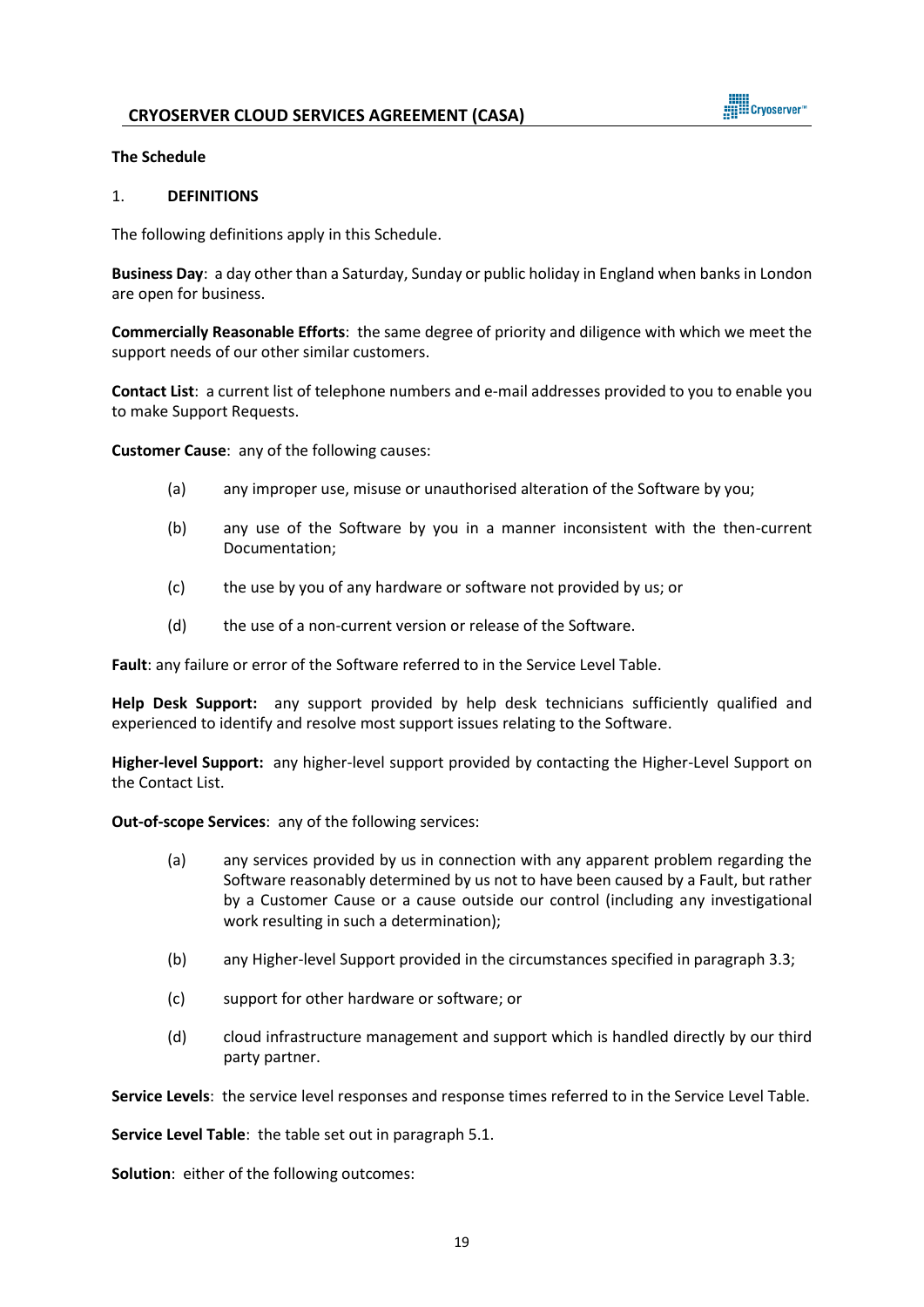

- (a) correction of a Fault; or
- (b) a workaround in relation to a Fault (including a reversal of any changes to the Software if deemed appropriate by us) that is reasonably acceptable to you.

**Support Hours**: 9.00 am to 5.00 pm local UK time, each Business Day.

**Support Period**: the Initial Subscription Term, the Renewal Period and, if requested by you, any period during which you transfer the Services to an alternate service provider.

**Support Request**: request made by you in accordance with this Schedule for Support Services in relation to the Software, including correction of a Fault.

**Support Services**: maintenance of the then-current version or release of the Software, including Help Desk Support and Higher-level Support, but excluding any Out-of-scope Services.

# 2. **SUPPORT SERVICES**

2.1 During the Support Period we shall perform the Support Services during the Support Hours in accordance with the Service Levels.

- 2.2 As part of the Support Services, we shall:
	- 2.2.1 provide Help Desk Support by means of the following telephone number 0800 280 0525 and e-mail address support@cryoserver.com;
	- 2.2.2 commit appropriate resources to the provision of Higher-Level Support;

2.2.3 where Help Desk Support is not provided within the relevant Service Level response time set out in paragraph 5.1.2 and you escalate a Support Request to request Higher-Level Support;

- 2.2.4 use Commercially Reasonable Efforts to correct all Faults notified under paragraph 4.3.1; and
- 2.2.5 provide technical support for the Software in accordance with the Service Levels.

2.3 Any Higher-level Support requested by you and provided by an individual whose qualification or experience is greater than that reasonably necessary to resolve the relevant Support Request shall be deemed an Out-of-scope Service, provided that an appropriately qualified or experienced individual was available at the time when the Higher-level Support was sought.

2.4 We may reasonably determine that any services are Out-of-scope Services. If we make any such determination, we shall promptly notify you of that determination.

2.5 You acknowledge that we are not obliged to provide Out-of-scope Services.

2.6 Where there is a Fault which requires the involvement of our third party cloud infrastructure provider, we will liaise with them and keep you informed as to progress in accordance with the Service Level Table.

3. **FEES**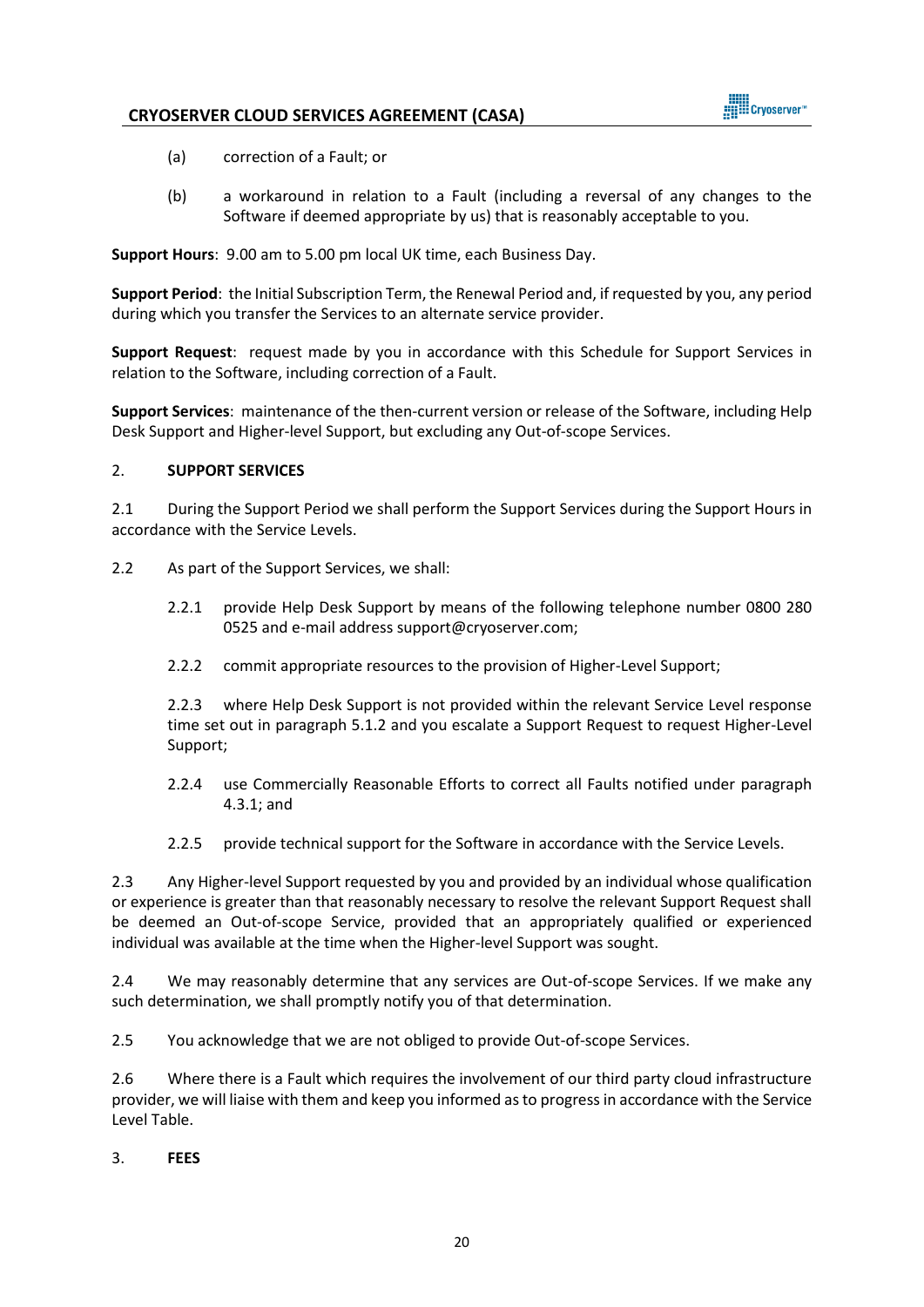

3.1 The provision of Support Services on a remote, off-site basis (such as over the telephone or by e-mail) is included in the Subscription Fee.

3.2 The provision of Support Services outside the Support Period or at your Site or the provision of Out-of-scope Services shall be charged for at the applicable time and materials rates set out in our price list.

# 4. **SUBMITTING SUPPORT REQUESTS AND ACCESS**

4.1 You may request Support Services by way of a Support Request.

4.2 Each Support Request shall include a description of the problem and the start time of the incident.

4.3 You shall provide us with:

- 4.3.1 prompt notice of any Faults; and
- 4.3.2 such output and other data, Documentation, information, assistance and (subject to compliance with all Customer's security and encryption requirements notified to us in writing) remote access to your System, as are reasonably necessary to assist us to reproduce operating conditions similar to those present when you detected the relevant Fault and to respond to the relevant Support Request.

4.4 All Support Services shall be provided remotely from our office.

4.5 You acknowledge that, to properly assess and resolve Support Requests, it may be necessary to permit us direct access at your Site, to your System and your files, equipment and personnel.

4.6 You shall provide such access promptly, provided that we comply with all your security requirements and other policies and procedures relating to contractors entering and working on your Site notified to us.

### 5. **SERVICE LEVELS**

- 5.1 We shall:
	- 5.1.1 prioritise all Support Requests based on a reasonable assessment of the severity level of the problem reported; and
	- 5.1.2 use all reasonable endeavours to respond to all Support Requests in accordance with the responses and response times specified in the table set out below:

| Severity level Definition<br>of Fault |                       |  | Target Response Time   Target                     | <b>Resolution</b><br><b>Time</b>                      |
|---------------------------------------|-----------------------|--|---------------------------------------------------|-------------------------------------------------------|
| $\mathbf{1}$                          | Complete<br>Software. |  | within<br>the Support $\vert$ Day<br><b>Hours</b> | failure of the Less than 2 hours Less than 1 Business |